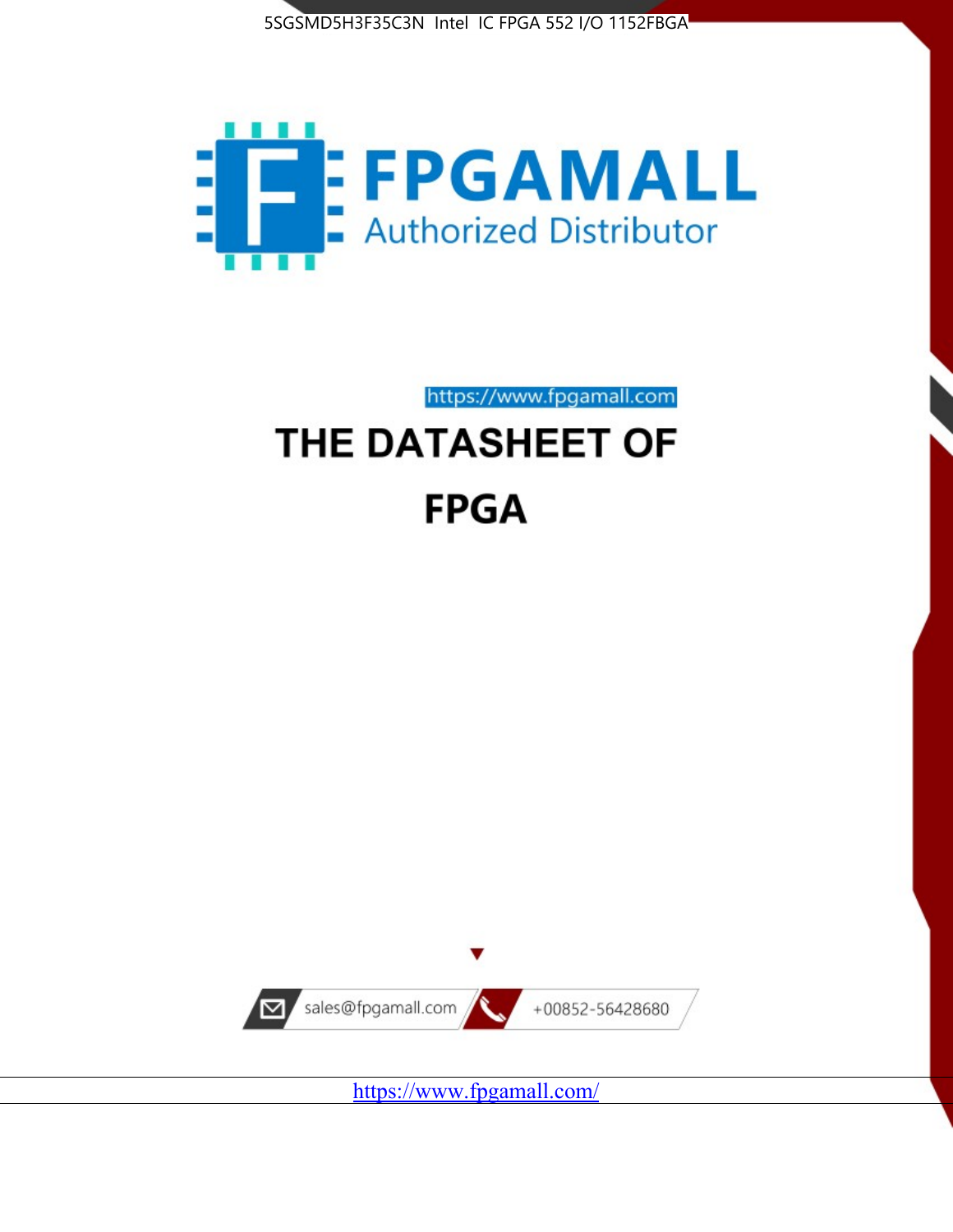# **Stratix V Device Overview**

**SV51001 [Subscribe](https://www.altera.com/servlets/subscriptions/alert?id=SV51001) [Send Feedback](mailto:FPGAtechdocfeedback@intel.com?subject=Feedback%20on%20(SV51001%202020.06.15)%20Stratix%20V%20Device%20Overview&body=We%20appreciate%20your%20feedback.%20In%20your%20comments,%20also%20specify%20the%20page%20number%20or%20paragraph.%20Thank%20you.)** 

Altera's 28-nm Stratix® V FPGAs include innovations such as an enhanced core architecture, integrated transceivers up to 28.05 gigabits per second (Gbps), and a unique array of integrated hard intellectual property (IP) blocks.

With these innovations, Stratix V FPGAs deliver a new class of application-targeted devices optimized for:

- Bandwidth-centric applications and protocols, including PCI Express® (PCIe®) Gen3
- Data-intensive applications for 40G/100G and beyond
- High-performance, high-precision digital signal processing (DSP) applications

Stratix V devices are available in four variants (GT, GX, GS, and E), each targeted for a different set of applications. For higher volume production, you can prototype with Stratix V FPGAs and use the low-risk, low-cost path to HardCopy® V ASICs.

#### **Related Information**

2020.06.15

#### **[Stratix V Device Handbook: Known Issues](http://www.altera.com/support/kdb/solutions/rd08242010_83.html)**

Lists the planned updates to the *Stratix V Device Handbook* chapters.

### **Stratix V Family Variants**

The Stratix V device family contains the GT, GX, GS, and E variants.

**Stratix V GT** devices, with both 28.05-Gbps and 12.5-Gbps transceivers, are optimized for applications that require ultra-high bandwidth and performance in areas such as 40G/100G/400G optical communica‐ tions systems and optical test systems. 28.05-Gbps and 12.5-Gbps transceivers are also known as GT and GX channels, respectively.

**Stratix V GX** devices offer up to 66 integrated transceivers with 14.1-Gbps data rate capability. These transceivers also support backplane and optical interface applications. These devices are optimized for high-performance, high-bandwidth applications such as 40G/100G optical transport, packet processing, and traffic management found in wireline, military communications, and network test equipment markets.

**Stratix V GS** devices have an abundance of variable precision DSP blocks, supporting up to 3,926 18x18 or 1,963 27x27 multipliers. In addition, Stratix V GS devices offer integrated transceivers with 14.1-Gbps data rate capability. These transceivers also support backplane and optical interface applications. These devices are optimized for transceiver-based DSP-centric applications found in wireline, military, broadcast, and high-performance computing markets.

**Stratix V E** devices offer the highest logic density within the Stratix V family with nearly one million logic elements (LEs) in the largest device. These devices are optimized for applications such as ASIC and system emulation, diagnostic imaging, and instrumentation.

**[ISO](http://www.altera.com/support/devices/reliability/certifications/rel-certifications.html) [9001:2015](http://www.altera.com/support/devices/reliability/certifications/rel-certifications.html) [Registered](http://www.altera.com/support/devices/reliability/certifications/rel-certifications.html)**

**now part of Intel** 

\*Other names and brands may be claimed as the property of others.

Intel Corporation. All rights reserved. Intel, the Intel logo, Altera, Arria, Cyclone, Enpirion, MAX, Nios, Quartus and Stratix words and logos are trademarks of Intel Corporation or its subsidiaries in the U.S. and/or other countries. Intel warrants performance of its FPGA and semiconductor products to current specifications in accordance with Intel's standard warranty, but reserves the right to make changes to any products and services at any time without notice. Intel assumes no responsibility or liability arising out of the application or use of any information, product, or service described herein except as expressly agreed to in writing by Intel. Intel customers are advised to obtain the latest version of device specifications before relying on any published information and before placing orders for products or services.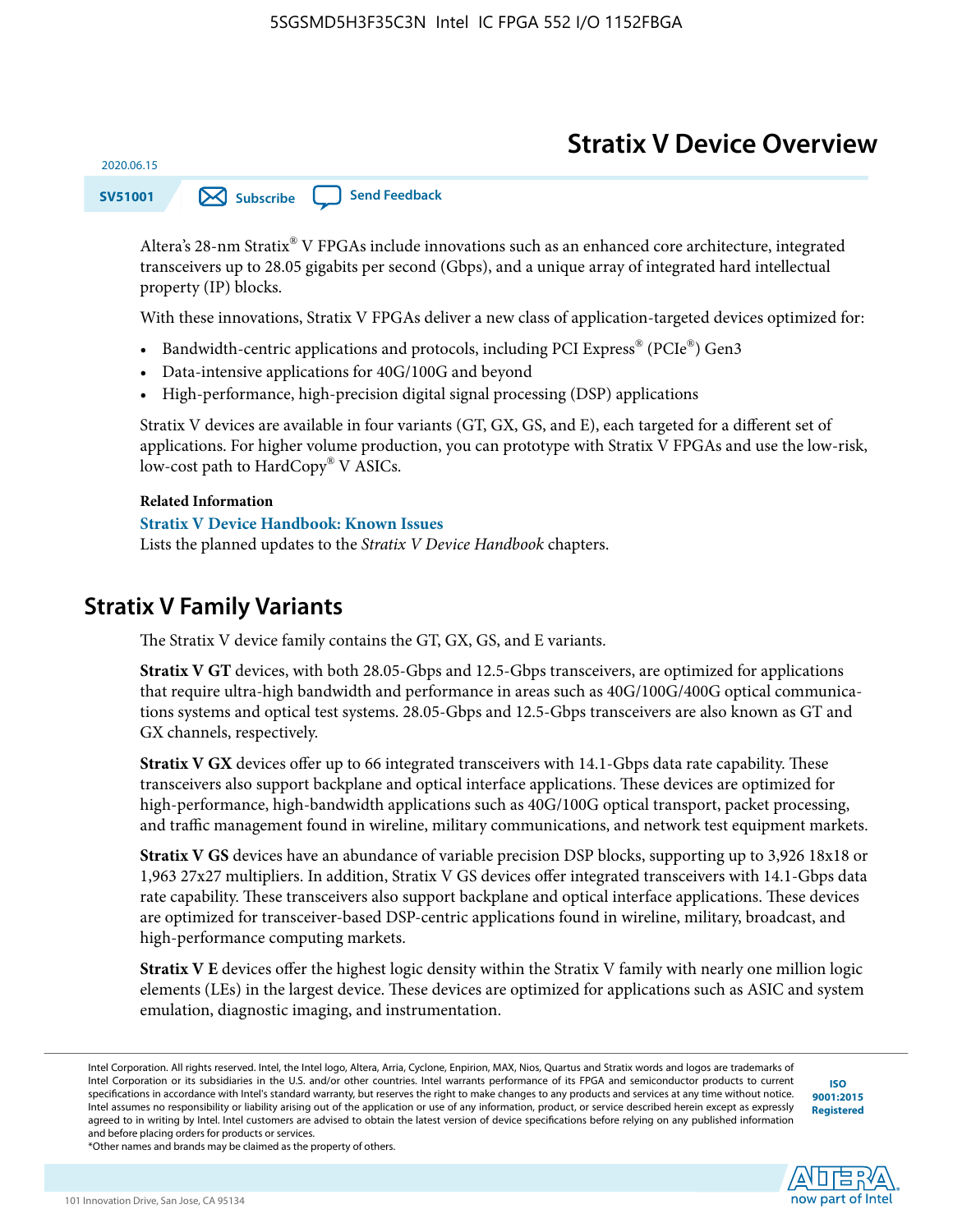#### **2 Stratix V Features Summary**

Common to all Stratix V family variants are a rich set of high-performance building blocks, including a redesigned adaptive logic module (ALM), 20 Kbit (M20K) embedded memory blocks, variable precision DSP blocks, and fractional phase-locked loops (PLLs). All of these building blocks are interconnected by Altera's superior multi-track routing architecture and comprehensive fabric clocking network.

Also common to Stratix V devices is the new Embedded HardCopy Block, which is a customizable hard IP block that leverages Altera's unique HardCopy ASIC capabilities. The Embedded HardCopy Block in Stratix V FPGAs is used to harden IP instantiation of PCIe Gen3, Gen2, and Gen1.

### **Stratix V Features Summary**

#### **Table 1: Summary of Features for Stratix V Devices**

| <b>Feature</b>                    | <b>Description</b>                                                                                                                                                                                                                                                                                                                                                                                                         |
|-----------------------------------|----------------------------------------------------------------------------------------------------------------------------------------------------------------------------------------------------------------------------------------------------------------------------------------------------------------------------------------------------------------------------------------------------------------------------|
| Technology                        | 28-nm TSMC process technology<br>0.85-V or 0.9-V core voltage                                                                                                                                                                                                                                                                                                                                                              |
| Low-power serial<br>transceivers  | 28.05-Gbps transceivers on Stratix V GT devices<br>$\bullet$<br>Electronic dispersion compensation (EDC) for XFP, SFP+, QSFP, CFP<br>optical module support<br>Adaptive linear and decision feedback equalization<br>$\bullet$<br>Transmitter pre-emphasis and de-emphasis<br>Dynamic reconfiguration of individual channels<br>$\bullet$<br>On-chip instrumentation (EyeQ non-intrusive data eye monitoring)<br>$\bullet$ |
| Backplane capability              | 600-Megabits per second (Mbps) to 12.5-Gbps data rate capability<br>$\bullet$                                                                                                                                                                                                                                                                                                                                              |
| General-purpose I/Os<br>(GPIOs)   | 1.6-Gbps LVDS<br>1,066-MHz external memory interface<br>$\bullet$<br>On-chip termination (OCT)<br>$\bullet$<br>1.2-V to 3.3-V interfacing for all Stratix V devices                                                                                                                                                                                                                                                        |
| Embedded HardCopy<br><b>Block</b> | PCIe Gen3, Gen2, and Gen1 complete protocol stack, x1/x2/x4/x8 end<br>$\bullet$<br>point and root port                                                                                                                                                                                                                                                                                                                     |
| Embedded transceiver<br>hard IP   | Interlaken physical coding sublayer (PCS)<br>$\bullet$<br>Gigabit Ethernet (GbE) and XAUI PCS<br>$\bullet$<br>10G Ethernet PCS<br>Serial RapidIO® (SRIO) PCS<br>$\bullet$<br>Common Public Radio Interface (CPRI) PCS<br>$\bullet$<br>Gigabit Passive Optical Networking (GPON) PCS<br>$\bullet$                                                                                                                           |
| Power management                  | Programmable Power Technology<br>$\bullet$<br>Quartus II integrated PowerPlay Power Analysis<br>$\bullet$                                                                                                                                                                                                                                                                                                                  |

**Altera Corporation** 

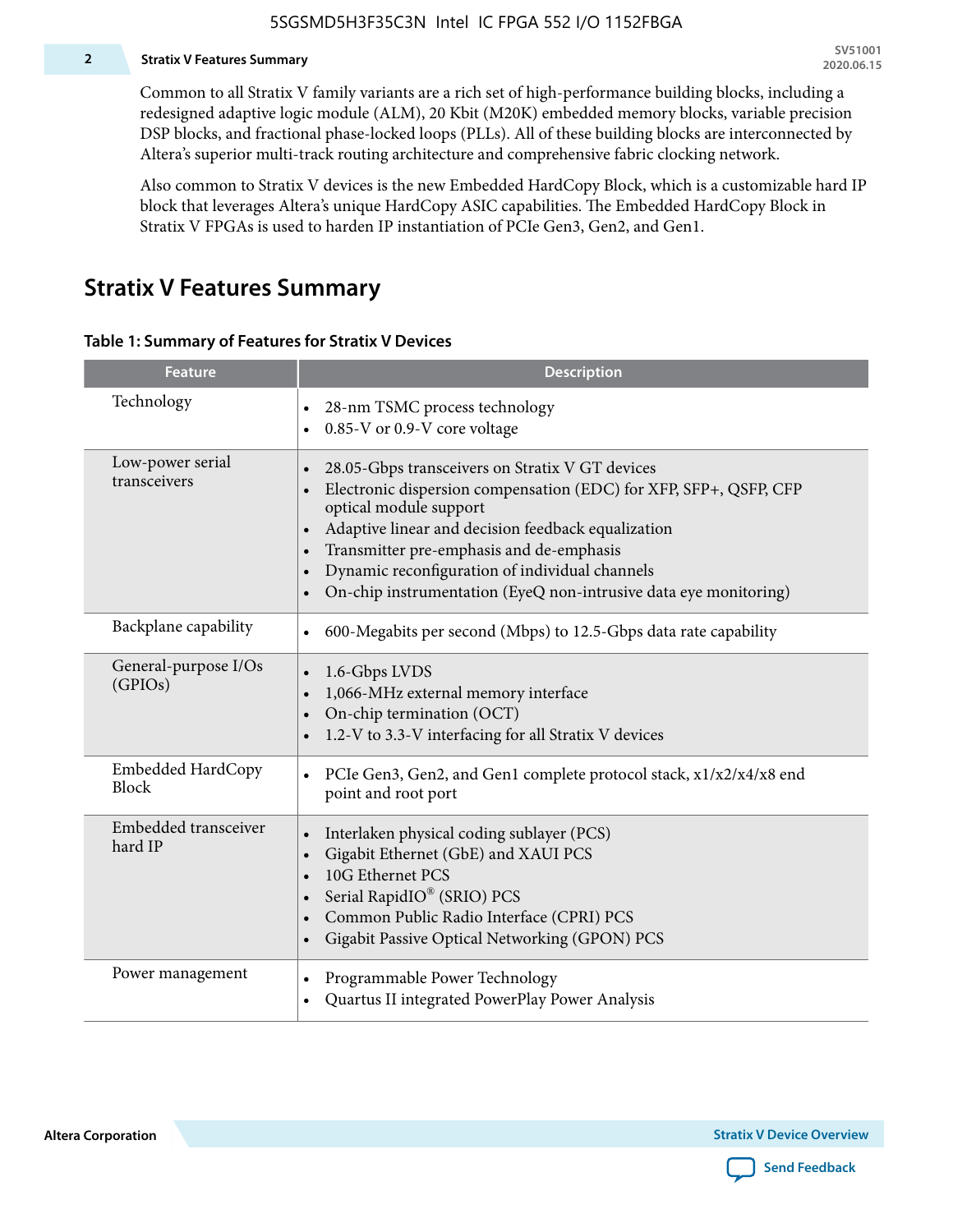**SV51001**

| <b>Feature</b>                   | <b>Description</b>                                                                                                                                                                                                                                                                                                                                                                                                                                      |
|----------------------------------|---------------------------------------------------------------------------------------------------------------------------------------------------------------------------------------------------------------------------------------------------------------------------------------------------------------------------------------------------------------------------------------------------------------------------------------------------------|
| High-performance core<br>fabric  | Enhanced ALM with four registers<br>Improved routing architecture reduces congestion and improves compile<br>times                                                                                                                                                                                                                                                                                                                                      |
| Embedded memory<br>blocks        | M20K: 20-Kbit with hard error correction code (ECC)<br>$\bullet$<br>MLAB: 640-bit<br>$\bullet$                                                                                                                                                                                                                                                                                                                                                          |
| Variable precision DSP<br>blocks | Up to 600 MHz performance<br>$\bullet$<br>Natively support signal processing with precision ranging from 9x9 up to<br>54x54<br>New native 27x27 multiply mode<br>$\bullet$<br>64-bit accumulator and cascade for systolic finite impulse responses (FIRs)<br>$\bullet$<br>Embedded internal coefficient memory<br>$\bullet$<br>Pre-adder/subtractor improves efficiency<br>$\bullet$<br>Increased number of outputs allows more independent multipliers |
| <b>Fractional PLLs</b>           | Fractional mode with third-order delta-sigma modulation<br>$\bullet$<br>Integer mode<br>$\bullet$<br>Precision clock synthesis, clock delay compensation, and zero delay buffer<br>$\bullet$<br>(ZDB)                                                                                                                                                                                                                                                   |
| Clock networks                   | 800-MHz fabric clocking<br>$\bullet$<br>Global, quadrant, and peripheral clock networks<br>$\bullet$<br>Unused clock networks can be powered down to reduce dynamic power                                                                                                                                                                                                                                                                               |
| Device configuration             | Serial and parallel flash interface<br>$\bullet$<br>Enhanced advanced encryption standard (AES) design security features<br>$\bullet$<br>Tamper protection<br>$\bullet$<br>Partial and dynamic reconfiguration<br>$\bullet$<br>Configuration via Protocol (CvP)<br>$\bullet$                                                                                                                                                                            |
| High-performance<br>packaging    | Multiple device densities with identical package footprints enables seamless<br>$\bullet$<br>migration between different FPGA densities<br>FBGA packaging with on-package decoupling capacitors<br>$\bullet$<br>Lead and RoHS-compliant lead-free options<br>$\bullet$                                                                                                                                                                                  |
| HardCopy V migration             |                                                                                                                                                                                                                                                                                                                                                                                                                                                         |

# **Stratix V Family Plan**

The following tables list the features of the different Stratix V devices.

The information in this section is correct at the time of publication. For the latest information and to get more details, refer to the Altera Product Selector.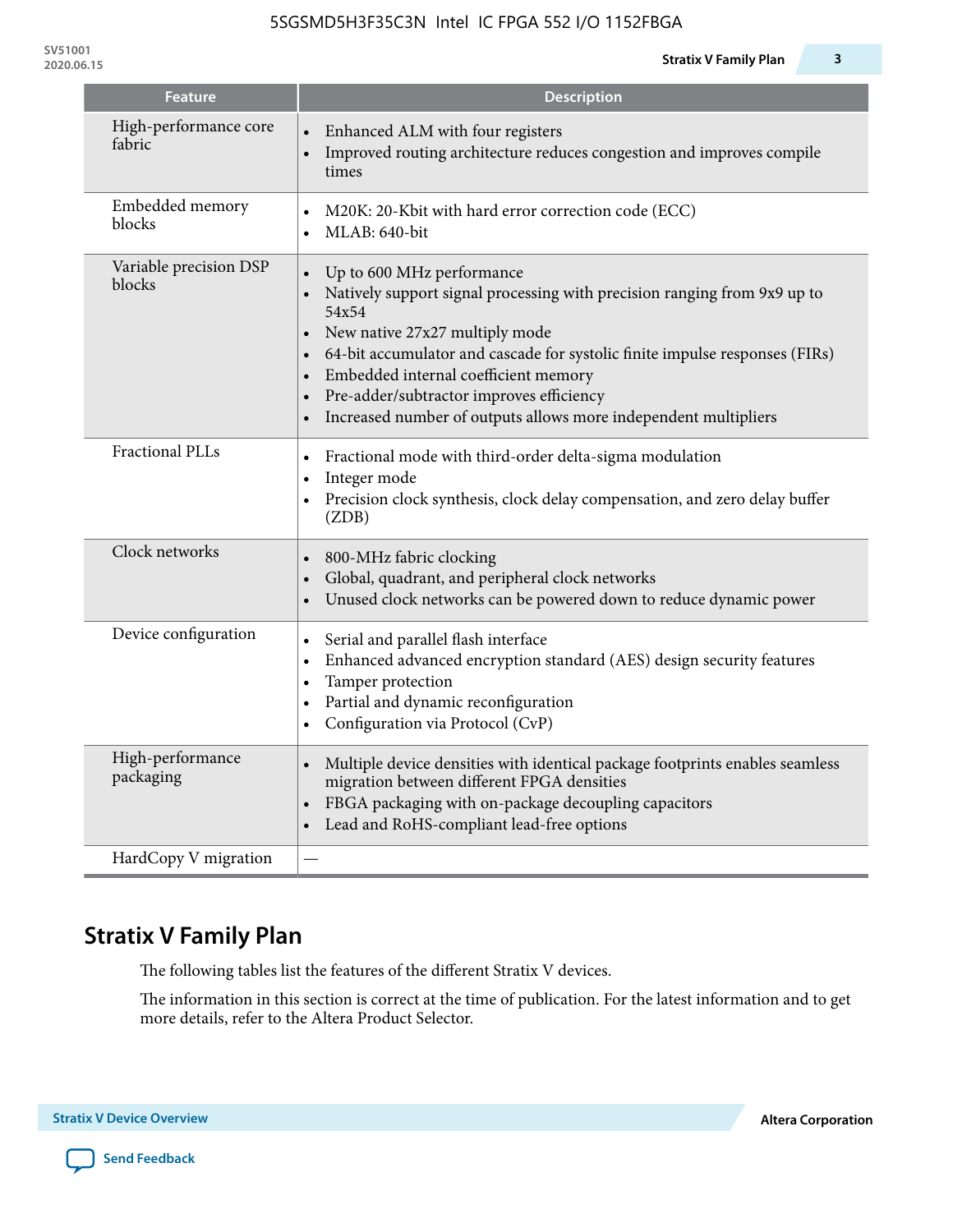### **Table 2: Stratix V GT Device Features**

| <b>Feature</b>                            | 5SGTC5                                                                    | 5SGTC7         |
|-------------------------------------------|---------------------------------------------------------------------------|----------------|
| Logic Elements (K)                        | 425                                                                       | 622            |
| ALMs                                      | 160,400                                                                   | 234,720        |
| Registers (K)                             | 642                                                                       | 939            |
| 28.05/12.5-Gbps Transceivers              | 4/32                                                                      | 4/32           |
| PCIe hard IP Blocks                       | $\mathbf{1}$                                                              | $\mathbf{1}$   |
| <b>Fractional PLLs</b>                    | 28                                                                        | 28             |
| M20K Memory Blocks                        | 2,304                                                                     | 2,560          |
| M20K Memory (MBits)                       | 45                                                                        | 50             |
| Variable Precision Multipliers (18x18)    | 512                                                                       | 512            |
| Variable Precision Multipliers (27x27)    | 256                                                                       | 256            |
| DDR3 SDRAM x72 DIMM Interfaces            | $\overline{4}$                                                            | $\overline{4}$ |
|                                           | User I/Os <sup>(1)</sup> , Full-Duplex LVDS, 28.05/12.5-Gbps Transceivers |                |
| Package <sup>(2)</sup> <sup>(3)</sup>     | 5SGTC5                                                                    | 5SGTC7         |
| KF40-F1517 <sup>(4)</sup><br>$(40$ mm $)$ | 600, 150, 36                                                              | 600, 150, 36   |

**Altera Corporation** 



<sup>(1)</sup> The number of GPIOs does not include transceiver I/Os. In the Quartus II software, the number of user I/Os includes transceiver I/Os.

 $^{(2)}$  Packages are flipchip ball grid array (1.0-mm pitch).

<sup>(3)</sup> Each package row offers pin migration (common board footprint) for all devices in the row.

<sup>(4)</sup> Migration between select Stratix V GT devices and Stratix V GX devices is available. For more information, refer to **Table 6** and to *AN 644: Migration Between Stratix V GX and Stratix V GT Devices*.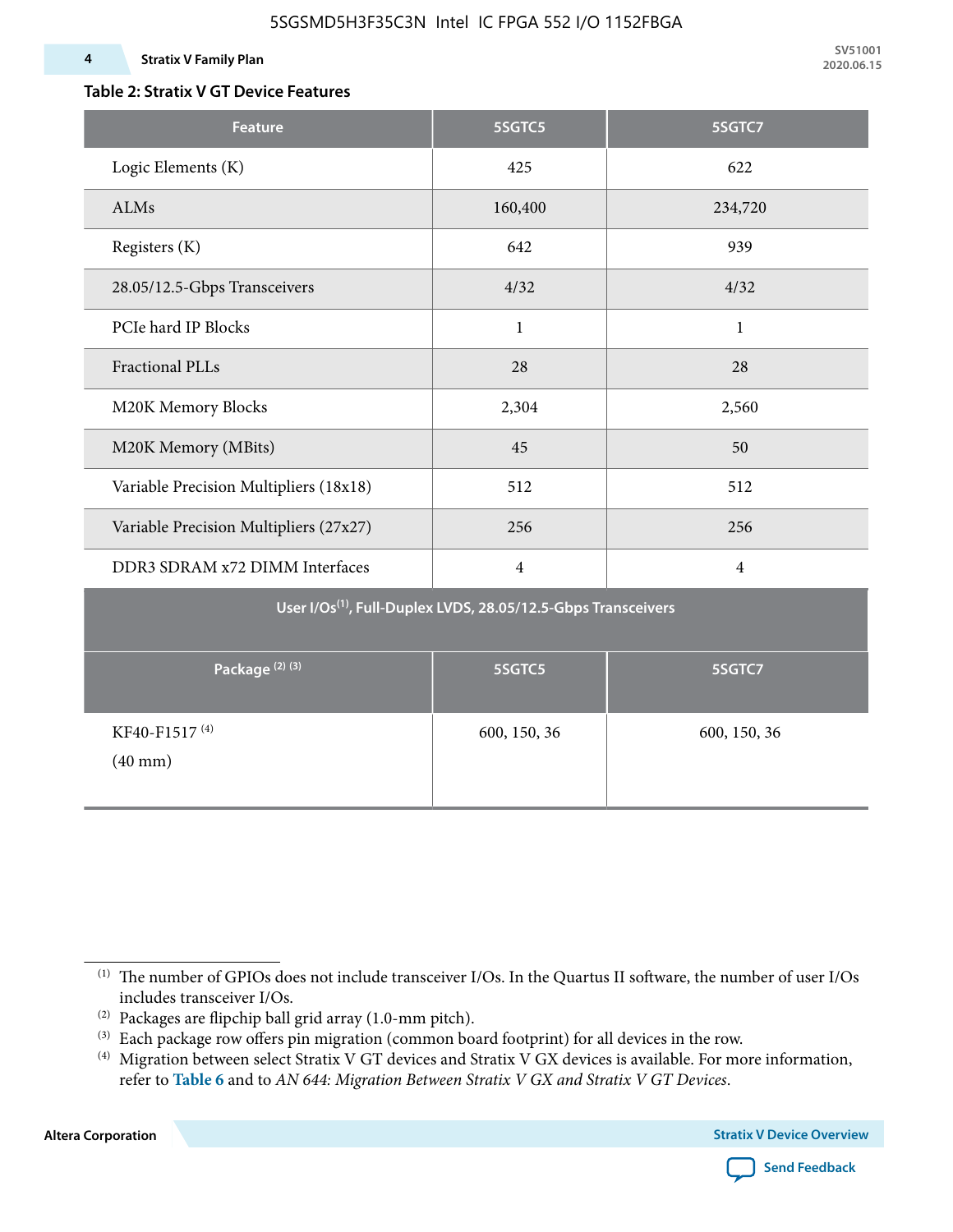#### **Table 3: Stratix V GX Device Features**

| <b>Features</b>                                                   | 5SGXA<br>3       | 5SGXA<br>4  | 5SGXA<br>5                 | 5SGXA<br>7                 | 5SGXA<br>9                 | 5SGXA<br>B                 | 5SGXB<br>5     | 5SGXB<br>$6\phantom{1}6$ | 5SGXB<br>9     | 5SGXBB         |
|-------------------------------------------------------------------|------------------|-------------|----------------------------|----------------------------|----------------------------|----------------------------|----------------|--------------------------|----------------|----------------|
| Logic<br>Elements<br>(K)                                          | 340              | 420         | 490                        | 622                        | 840                        | 952                        | 490            | 597                      | 840            | 952            |
| ALMs                                                              | 128,300          | 158,500     | 185,000                    | 234,720                    | 317,000                    | 359,200                    | 185,000        | 225,400                  | 317,000        | 359,200        |
| Registers<br>(K)                                                  | 513              | 634         | 740                        | 939                        | 1,268                      | 1,437                      | 740            | 902                      | 1,268          | 1,437          |
| $14.1$ -Gbps<br>Transceive<br>rs                                  | 12, 24,<br>or 36 | 24 or<br>36 | 24, 36,<br>or 48           | 24, 36,<br>or 48           | 36 or<br>48                | 36 or<br>48                | 66             | 66                       | 66             | 66             |
| PCIe hard<br><b>IP Blocks</b>                                     | 1 or 2           | 1 or 2      | 1, 2, 0r<br>$\overline{4}$ | 1, 2, or<br>$\overline{4}$ | 1, 2, or<br>$\overline{4}$ | 1, 2, or<br>$\overline{4}$ | 1 or 4         | 1 or 4                   | 1 or 4         | 1 or 4         |
| Fractional<br>PLLs                                                | $20^{(5)}$       | 24          | 28                         | 28                         | 28                         | 28                         | 24             | 24                       | 32             | 32             |
| M20K<br>Memory<br><b>Blocks</b>                                   | 957              | 1,900       | 2,304                      | 2,560                      | 2,640                      | 2,640                      | 2,100          | 2,660                    | 2,640          | 2,640          |
| M20K<br>Memory<br>(MBits)                                         | 19               | 37          | 45                         | 50                         | 52                         | 52                         | 41             | 52                       | 52             | 52             |
| Variable<br>Precision<br>Multipliers<br>(18x18)                   | 512              | 512         | 512                        | 512                        | 704                        | 704                        | 798            | 798                      | 704            | 704            |
| Variable<br>Precision<br>Multipliers<br>(27x27)                   | 256              | 256         | 256                        | 256                        | 352                        | 352                        | 399            | 399                      | 352            | 352            |
| DDR <sub>3</sub><br><b>SDRAM</b><br>x72 DIMM<br>Interfaces<br>(6) | 6                | 6           | 6                          | 6                          | 6                          | 6                          | $\overline{4}$ | $\overline{4}$           | $\overline{4}$ | $\overline{4}$ |

 $^{\left(5\right)}$  The F1517 package contains 24 PLLs. The other packages with this device contain 20 PLLs.

(6) These are the maximum number of x72 interfaces available. The actual number of interfaces depends on the device package.

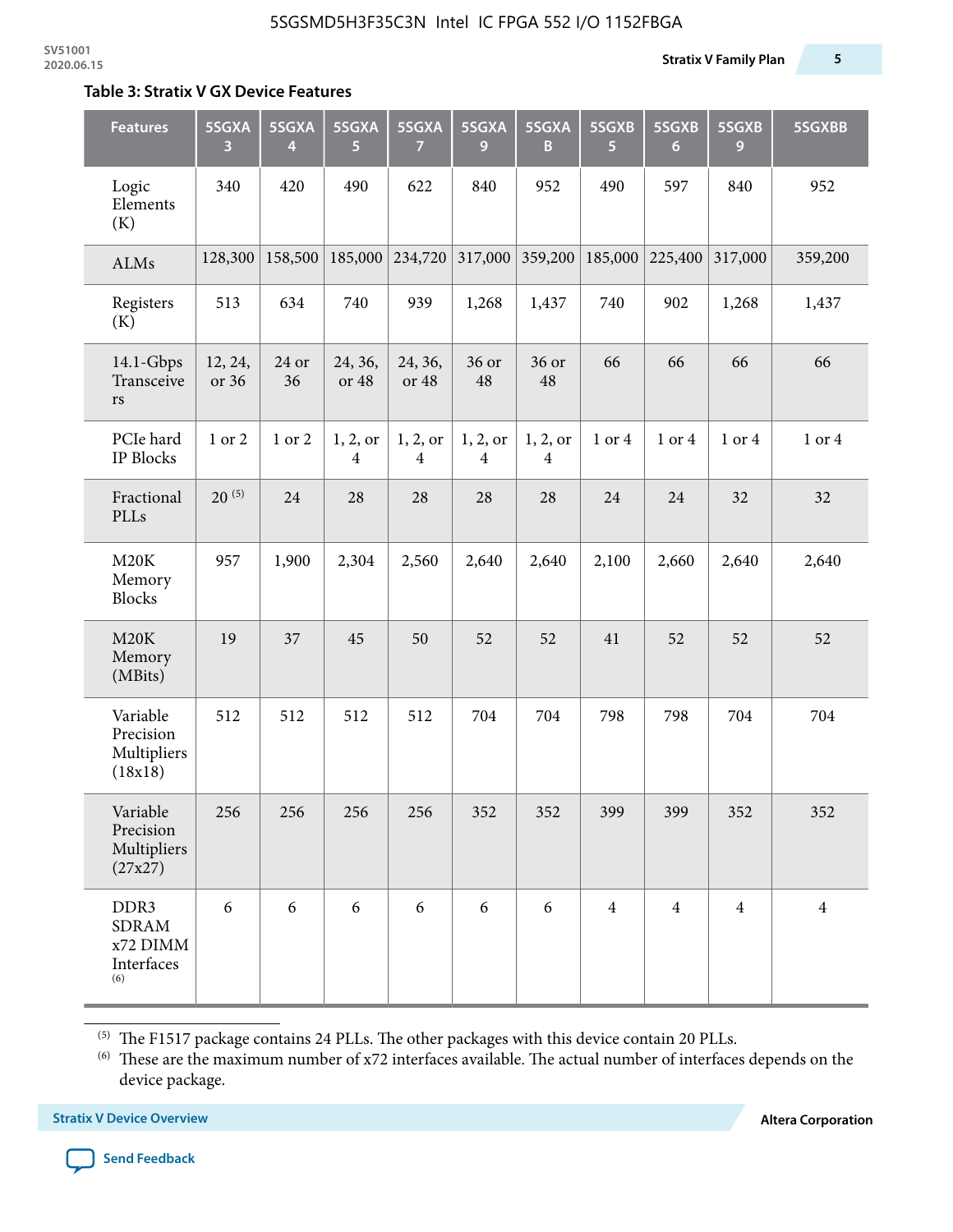#### **6 Stratix V Family Plan**

|                                                                          | User I/Os <sup>(1)</sup> , Full-Duplex LVDS, 14.1-Gbps Transceivers |                          |                 |                 |                                 |                                 |                |                |        |        |  |
|--------------------------------------------------------------------------|---------------------------------------------------------------------|--------------------------|-----------------|-----------------|---------------------------------|---------------------------------|----------------|----------------|--------|--------|--|
| Package <sup>(2)(3)</sup><br>$(7)$ (8)                                   | 5SGXA3                                                              | 5SGXA4   5SGXA5   5SGXA7 |                 |                 | 5SGXA9                          | 5SGXA<br>B                      | 5SGXB5         | 5SGXB6         | 5SGXB9 | 5SGXBB |  |
| EH29-<br>H780<br>$(33$ mm $)$                                            | 360, 90,<br>$12^{\text{H}}$                                         |                          |                 |                 |                                 |                                 |                |                |        |        |  |
| HF35-<br>F1152 <sup>(9)</sup><br>$(35$ mm $)$                            | 432,<br>108, 24                                                     | 552,<br>138, 24          | 552,<br>138, 24 | 552,<br>138, 24 |                                 |                                 |                |                |        |        |  |
| KF35-<br>F1152<br>$(35$ mm $)$                                           | 432,<br>108, 36                                                     | 432,<br>108, 36          | 432,<br>108, 36 | 432,<br>108, 36 |                                 |                                 |                |                |        |        |  |
| KF40-<br>F1517<br>$(40$ mm $)$<br>KH40-<br>$H1517^{(9)}$<br>$(45$ mm $)$ | 696,<br>174, 36                                                     | 696,<br>174, 36          | 696,<br>174, 36 | 696,<br>174, 36 | 696,<br>174,<br>36 <sup>H</sup> | 696,<br>174,<br>36 <sup>H</sup> |                |                |        |        |  |
| NF40-<br>F1517 <sup>(4)</sup><br>$(40 \text{ mm})$                       |                                                                     |                          | 600,<br>150, 48 | 600,<br>150, 48 |                                 |                                 |                |                |        |        |  |
| RF40-<br>F1517<br>$(40$ mm $)$                                           |                                                                     |                          |                 |                 |                                 |                                 | 432,<br>108,66 | 432,<br>108,66 |        |        |  |

**Altera Corporation** 



<sup>(7)</sup> LVDS counts are full duplex channels. Each full duplex channel is one transmitter (TX) pair plus one receiver (RX) pair.

<sup>(8)</sup> A superscript  $H$  after the number of transceivers indicates that this device is only available in a hybrid package. Hybrid packages are slightly larger than conventional FBGAs. Refer to Altera's packaging documentation for more information.

<sup>(9)</sup> Migration between select Stratix V GX devices and Stratix V GS devices is available. For more information, refer to **Table 6**.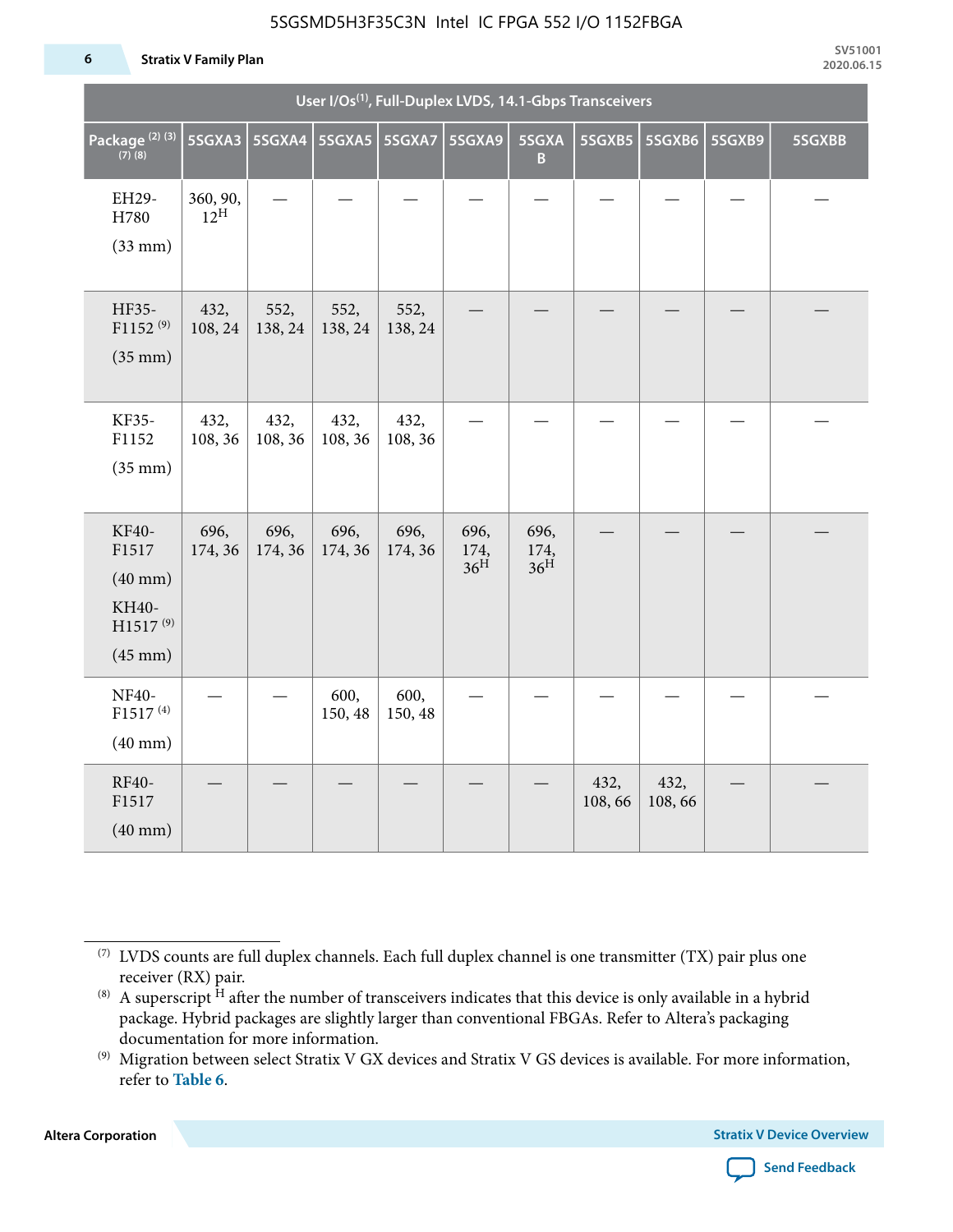|                                                           | User I/Os <sup>(1)</sup> , Full-Duplex LVDS, 14.1-Gbps Transceivers |  |                          |                 |                 |                 |                 |                |                                 |                           |  |  |
|-----------------------------------------------------------|---------------------------------------------------------------------|--|--------------------------|-----------------|-----------------|-----------------|-----------------|----------------|---------------------------------|---------------------------|--|--|
| Package <sup>(2)(3)</sup><br>$(7)$ $(8)$                  | 5SGXA3                                                              |  | 5SGXA4   5SGXA5   5SGXA7 |                 | 5SGXA9          | 5SGXA<br>B      | 5SGXB5          | 5SGXB6         | 5SGXB9                          | 5SGXBB                    |  |  |
| RF43-<br>F1760<br>(42.5)<br>mm)                           |                                                                     |  |                          |                 |                 |                 | 600,<br>150, 66 | 600,<br>150,66 |                                 |                           |  |  |
| RH43-<br>H1760<br>$(45 \text{ mm})$                       |                                                                     |  |                          |                 |                 |                 |                 |                | 600,<br>150,<br>66 <sup>H</sup> | 600, 150, 66 <sup>H</sup> |  |  |
| <b>NF45-</b><br>F1932 <sup>(9)</sup><br>$(45 \text{ mm})$ |                                                                     |  | 840,<br>210, 48          | 840,<br>210, 48 | 840,<br>210, 48 | 840,<br>210, 48 |                 |                |                                 |                           |  |  |

### **Table 4: Stratix V GS Device Features**

| <b>Features</b>                           | 5SGSD3         | 5SGSD4        | 5SGSD5       | 5SGSD6     | 5SGSD8     |
|-------------------------------------------|----------------|---------------|--------------|------------|------------|
| Logic Elements (K)                        | 236            | 360           | 457          | 583        | 695        |
| <b>ALMs</b>                               | 89,000         | 135,840       | 172,600      | 220,000    | 262,400    |
| Registers (K)                             | 356            | 543           | 690<br>880   |            | 1,050      |
| $14.1$ -Gbps<br>transceivers              | 12 or 24       | 12, 24, or 36 | 24 or 36     | 36 or 48   | 36 or 48   |
| PCIe hard IP<br>blocks                    | $\mathbf{1}$   |               | $\mathbf{1}$ | 1, 2, or 4 | 1, 2, or 4 |
| <b>Fractional PLLs</b>                    | 20             | $20^{(5)}$    | 24           | 28         | 28         |
| M20K Memory<br><b>Blocks</b>              | 688            | 957           | 2,014        | 2,320      | 2,567      |
| M20K Memory<br>(MBits)                    | 13             |               | 39           | 45         | 50         |
| Variable Precision<br>Multipliers (18x18) | 1,200<br>2,088 |               | 3,180        | 3,550      | 3,926      |
| Variable Precision<br>Multipliers (27x27) | 600            | 1,044         | 1,590        | 1,775      | 1,963      |

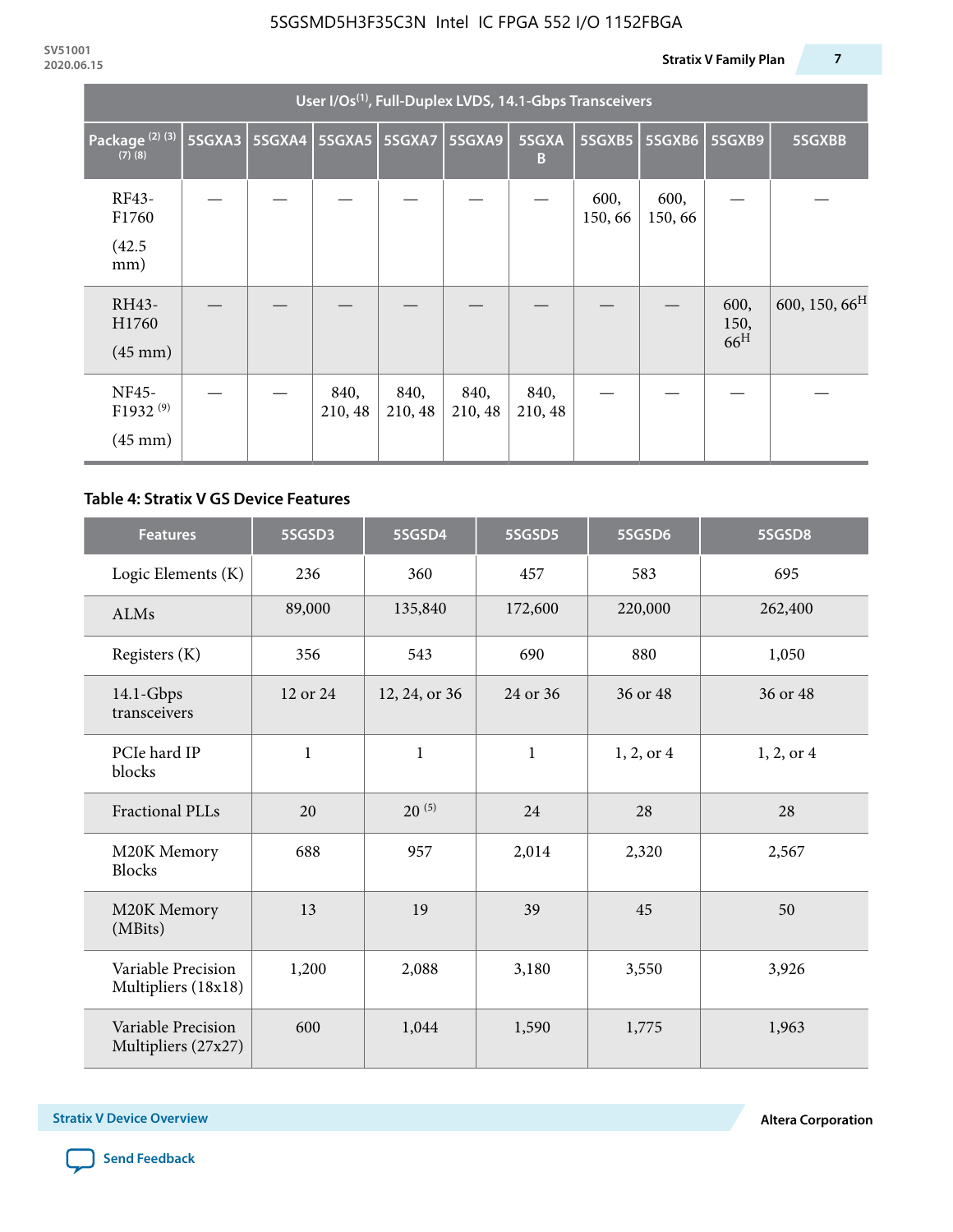**8 Stratix V Family Plan**

| <b>Features</b>                                                     | 5SGSD3                   | 5SGSD4                   | 5SGSD5         | 5SGSD6       | 5SGSD8       |  |  |  |  |
|---------------------------------------------------------------------|--------------------------|--------------------------|----------------|--------------|--------------|--|--|--|--|
| DDR3 SDRAM x72<br><b>DIMM</b> Interfaces                            | $\overline{2}$           | $\overline{4}$           | $\overline{4}$ | 6            | 6            |  |  |  |  |
| User I/Os <sup>(1)</sup> , Full-Duplex LVDS, 14.1-Gbps Transceivers |                          |                          |                |              |              |  |  |  |  |
| Package (2) (3) (7) (8)                                             | 5SGSD3                   | 5SGSD4                   | 5SGSD5         | 5SGSD6       | 5SGSD8       |  |  |  |  |
| EH29-H780<br>$(33$ mm $)$                                           | $360, 90, 12^{\text{H}}$ | $360, 90, 12^{\text{H}}$ |                |              |              |  |  |  |  |
| HF35-F1152 <sup>(9)</sup><br>$(35 \text{ mm})$                      | 432, 108, 24             | 432, 108, 24             | 552, 138, 24   |              |              |  |  |  |  |
| KF40-F1517 <sup>(9)</sup><br>$(40 \text{ mm})$                      |                          | 696, 174, 36             | 696, 174, 36   | 696, 174, 36 | 696, 174, 36 |  |  |  |  |
| NF45-F1932 <sup>(9)</sup><br>$(45 \text{ mm})$                      |                          |                          |                | 840, 210, 48 | 840, 210, 48 |  |  |  |  |

### **Table 5: Stratix V E Device Features**

| <b>Features</b>                        | 5SEE9   | 5SEEB   |
|----------------------------------------|---------|---------|
| Logic Elements (K)                     | 840     | 952     |
| ALMs                                   | 317,000 | 359,200 |
| Registers (K)                          | 1,268   | 1,437   |
| <b>Fractional PLLs</b>                 | 28      | 28      |
| M20K Memory Blocks                     | 2,640   | 2,640   |
| M20K Memory (MBits)                    | 52      | 52      |
| Variable Precision Multipliers (18x18) | 704     | 704     |
| Variable Precision Multipliers (27x27) | 352     | 352     |
| DDR3 SDRAM x72 DIMM Interfaces         | 6       | 6       |

**Altera Corporation** 

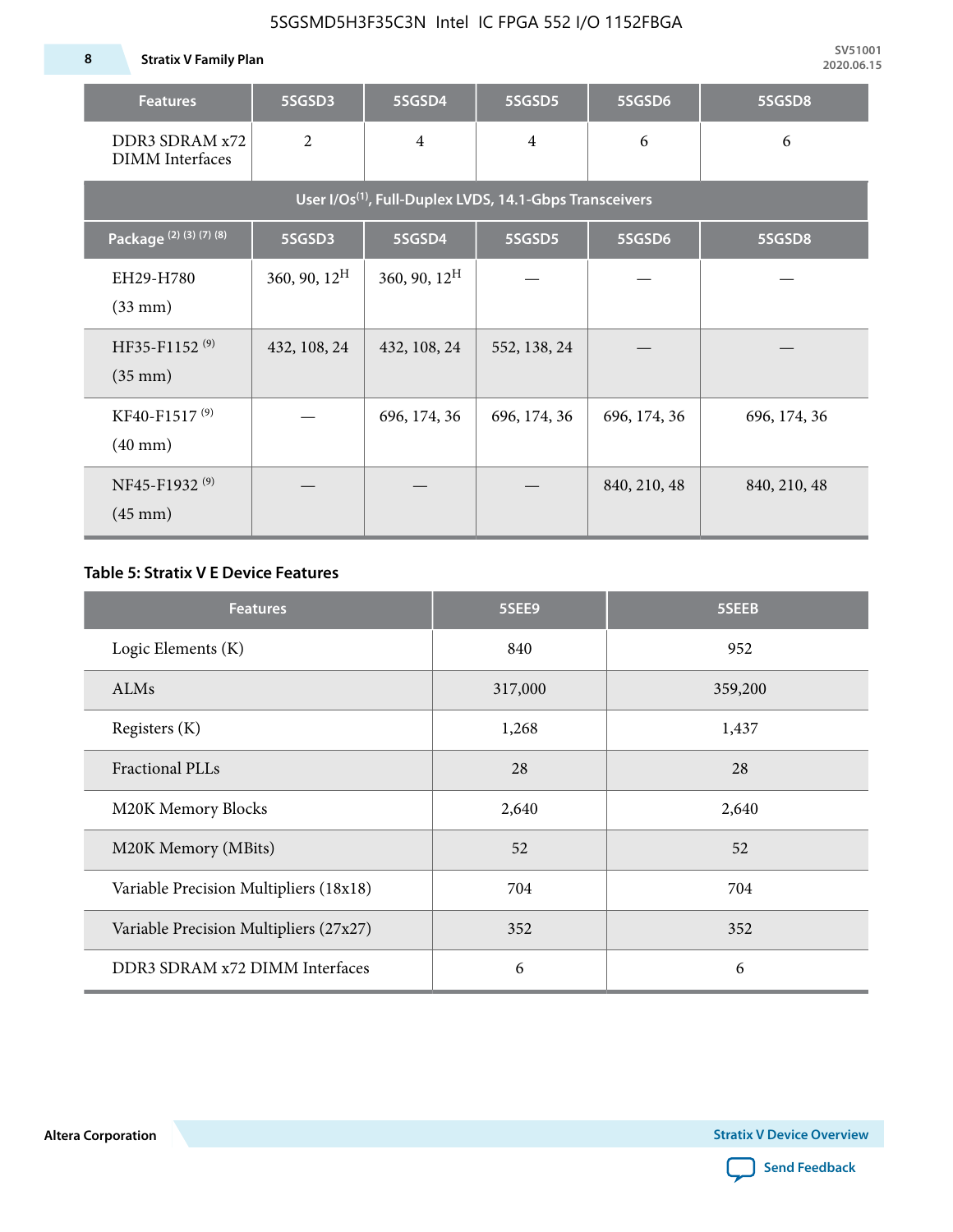| 2020.06.15 |                                    |                                             | <b>Stratix V Family Plan</b> | 9 |
|------------|------------------------------------|---------------------------------------------|------------------------------|---|
|            |                                    | User I/Os <sup>(1)</sup> , Full-Duplex LVDS |                              |   |
|            | Package <sup>(2)</sup> (3) (7) (8) | 5SEE9                                       | 5SEEB                        |   |
|            | H40-H1517<br>$(45 \text{ mm})$     | 696, $174^H$                                | 696, $174^{\text{H}}$        |   |
|            | F45-F1932<br>$(45 \text{ mm})$     | 840, 210                                    | 840, 210                     |   |

### **Table 6: Device Migration List Across All Stratix V Device Variants**

|  |  | All devices in a specific column allow migration. |
|--|--|---------------------------------------------------|
|--|--|---------------------------------------------------|

|                             |               | Package                            |                |                                           |                                                    |                       |               |                |                                    |               |                |
|-----------------------------|---------------|------------------------------------|----------------|-------------------------------------------|----------------------------------------------------|-----------------------|---------------|----------------|------------------------------------|---------------|----------------|
|                             | EH29-<br>H780 | HF35-<br>F1152 <sup>(</sup><br>10) | KF35-<br>F1152 | KF40-<br>F1517/<br>KH40-<br>H1517<br>(11) | NF40/<br>KF40-<br>F1517 <sup>(1</sup><br>$2)$ (13) | <b>RF40-</b><br>F1517 | H40-<br>H1517 | RF43-<br>F1760 | NF45-<br>F1932 <sup>(</sup><br>11) | F45-<br>F1932 | RH43-<br>H1760 |
| <b>Stratix V GX devices</b> |               |                                    |                |                                           |                                                    |                       |               |                |                                    |               |                |
| A3                          | Yes           | Yes                                | Yes            | Yes                                       |                                                    |                       |               |                |                                    |               |                |
| A4                          |               | Yes                                | Yes            | Yes                                       |                                                    |                       |               |                |                                    |               |                |
| A <sub>5</sub>              |               | Yes                                | Yes            | Yes                                       | Yes                                                |                       |               |                | Yes                                |               |                |
| A7                          |               | Yes                                | Yes            | Yes                                       | Yes                                                |                       |               |                | Yes                                |               |                |
| A9                          |               |                                    |                | Yes                                       |                                                    |                       |               |                | Yes                                |               |                |
| AB                          |               |                                    |                | Yes                                       |                                                    |                       |               |                | Yes                                |               |                |
| B <sub>5</sub>              |               |                                    |                |                                           |                                                    | Yes                   |               | Yes            |                                    |               |                |
| <b>B6</b>                   |               |                                    |                |                                           |                                                    | Yes                   |               | Yes            |                                    |               |                |
| <b>B9</b>                   |               |                                    |                |                                           |                                                    |                       |               |                |                                    |               | Yes            |
| <b>BB</b>                   |               |                                    |                |                                           |                                                    |                       |               |                |                                    |               | Yes            |

 $(10)$  All devices in this column are in the HF35 package and have twenty-four 14.1-Gbps transceivers.



<sup>(11)</sup> Different devices within this column have small differences in the overall package height. When multiple Stratix V devices with different package heights are placed on a single board, a single-piece heatsink may not cover the devices evenly. Refer to *AN 670: Thermal Solutions to Address Height Variation in Stratix V Packages*.

<sup>(12)</sup> The 5SGTC5/7 devices in the KF40 package have four 28.05-Gbps transceivers and thirty-two 12.5-Gbps transceivers. Other devices in this column are in the NF40 package and have forty-eight 14.1-Gbps transceivers.

<sup>(13)</sup> For more information, refer to *AN 644: Migration Between Stratix V GX and Stratix V GT Devices*.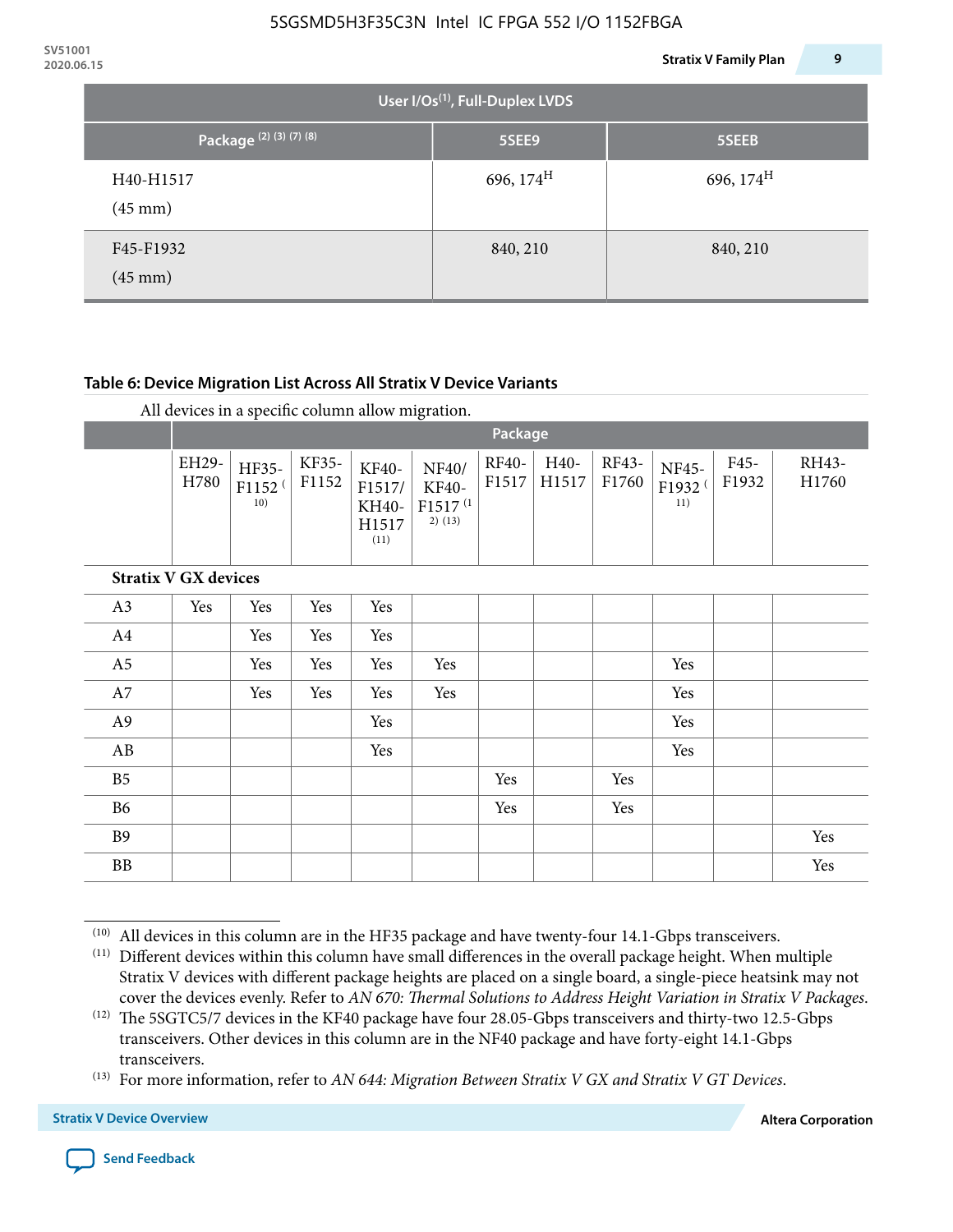#### **10 Low-Power Serial Transceivers**

**Package**

| C <sub>5</sub>             |                             |     |  | Yes |  |     |     |     |  |
|----------------------------|-----------------------------|-----|--|-----|--|-----|-----|-----|--|
| C7                         |                             |     |  | Yes |  |     |     |     |  |
|                            | <b>Stratix V GS devices</b> |     |  |     |  |     |     |     |  |
| D3                         | Yes                         | Yes |  |     |  |     |     |     |  |
| D <sub>4</sub>             | Yes                         | Yes |  | Yes |  |     |     |     |  |
| D <sub>5</sub>             |                             | Yes |  | Yes |  |     |     |     |  |
| D <sub>6</sub>             |                             |     |  | Yes |  |     | Yes |     |  |
| D <sub>8</sub>             |                             |     |  | Yes |  |     | Yes |     |  |
| <b>Stratix V E devices</b> |                             |     |  |     |  |     |     |     |  |
| E <sub>9</sub>             |                             |     |  |     |  | Yes |     | Yes |  |
| EB                         |                             |     |  |     |  | Yes |     | Yes |  |

**Note:** To verify the pin migration compatibility, use the Pin Migration View window in the Quartus II software Pin Planner.

#### **Related Information**

• **[Altera Product Selector](http://www.altera.com/products/selector/psg-selector.html#)**

Provides the latest information about Altera products.

- **[For more information about verifying the pin migration compatibility, refer to the I/O](http://www.altera.com/literature/hb/qts/qts_qii52013.pdf) [Management chapter in volume 2 of the Quartus II Handbook.](http://www.altera.com/literature/hb/qts/qts_qii52013.pdf)**
- **[For full package details, refer to the Package information datasheet for Altera devices.](http://www.altera.com/support/devices/packaging/specifications/pkg-pin/spe-index.jsp)**
- **[AN 644: Migration Between Stratix V GX and Stratix V GT Devices](http://www.altera.com/literature/an/an644.pdf)**
- **[AN 670: Thermal Solutions to Address Height Variation in Stratix V Packages](http://www.altera.com/literature/an/an670.pdf)**

### **Low-Power Serial Transceivers**

Stratix V FPGAs deliver the industry's most flexible transceivers with the highest bandwidth from 600 Mbps to 28.05 Gbps, low bit error ratio (BER), and low power. Stratix V transceivers have many enhancements to improve flexibility and robustness. These enhancements include robust analog receiver clock and data recovery (CDR), advanced pre-emphasis, and equalization. In addition, each channel provides full featured embedded PCS hard IP to simplify the design, lower the power, and save valuable core resources.

Stratix V transceivers are compliant with a wide range of standard protocols and data rates and are equipped with a variety of signal conditioning features to support backplane, optical module, and chip-tochip applications.

Stratix V transceivers are located on the left and right sides of the device, as shown in the figure below. The transceivers are isolated from the rest of the chip to prevent core and I/O noise from coupling into the transceivers, thereby ensuring optimal signal integrity. The transceiver channels consist of the physical medium attachment (PMA), PCS, and high-speed clock networks. You can also configure unused transceiver PMA channels as additional transmitter PLLs.

**Altera Corporation Stratix V Device Overview**

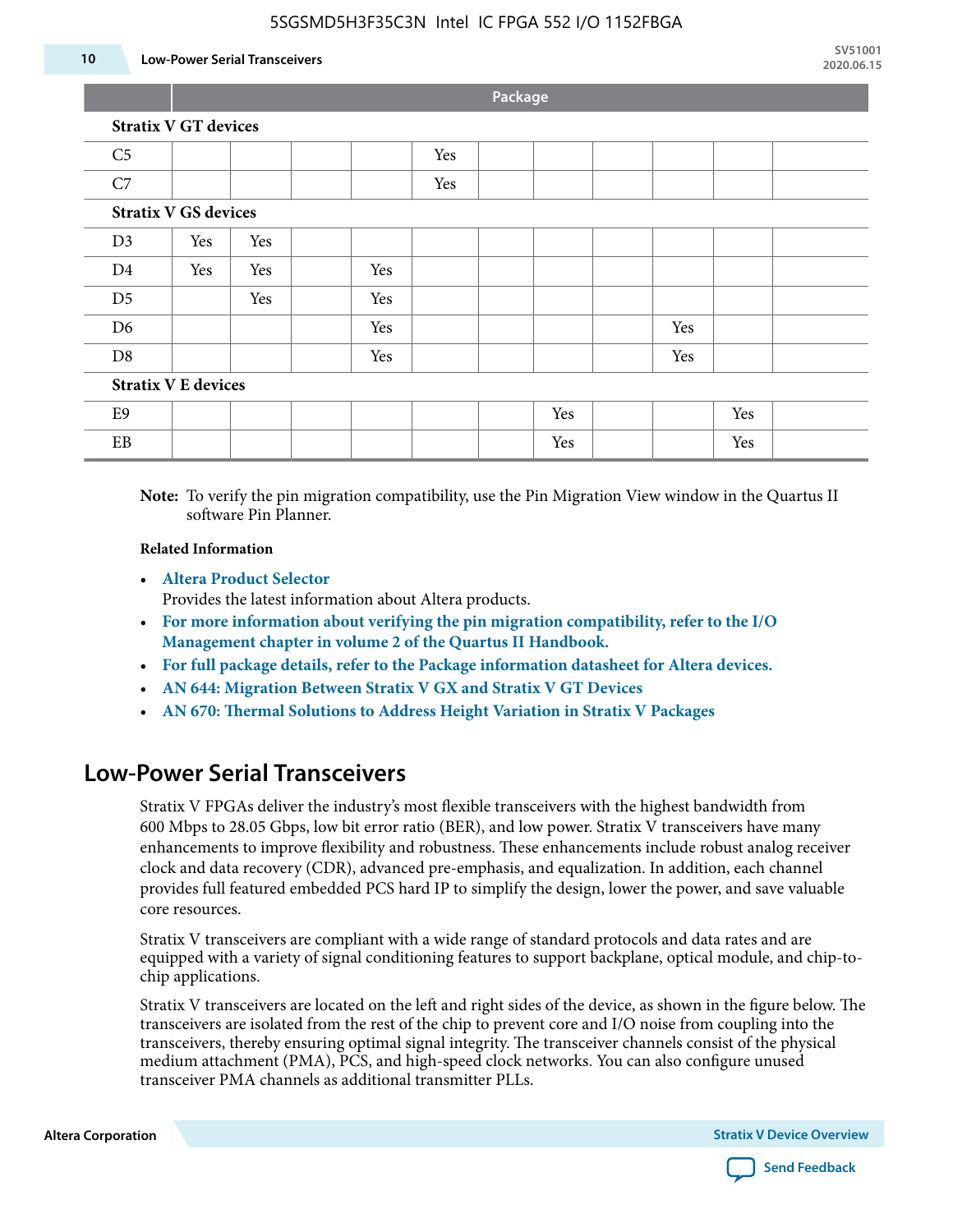#### **Figure 1: Stratix V GT, GX, and GS Device Chip View**

This figure represents one variant of a Stratix V device with transceivers. Other variants may have a different floorplan than the one shown here.



(1) You can use the unused transceiver channels as additional transceiver transmitter PLLs.

The following table lists the PMA features for the Stratix V transceivers.

#### **Table 7: Transceiver PMA Features**

| <b>Feature</b>        | <b>Capability</b>                                                                              |
|-----------------------|------------------------------------------------------------------------------------------------|
| Chip-to-chip support  | 28.05 Gbps and 12.5 Gbps (Stratix V GT devices) and<br>14.1 Gbps (Stratix V GX and GS devices) |
| Backplane support     | 12.5 Gbps (Stratix V GX, GS, and GT devices)                                                   |
| Cable driving support | PCIe cable and eSATA applications                                                              |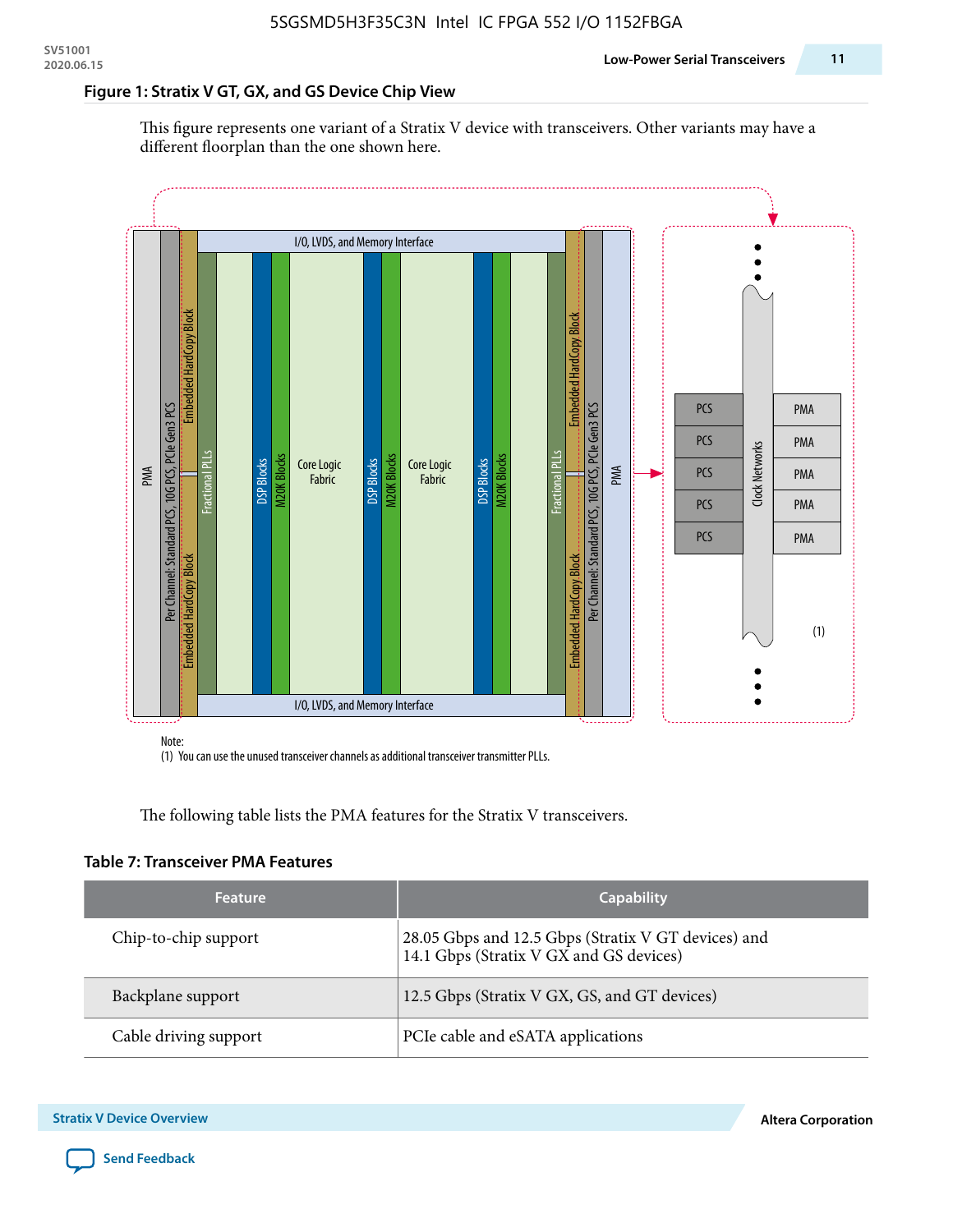**12 Low-Power Serial Transceivers**

| <b>Feature</b>                                      | <b>Capability</b>                                                                                                                                                         |
|-----------------------------------------------------|---------------------------------------------------------------------------------------------------------------------------------------------------------------------------|
| Optical module support with EDC                     | 10G Form-factor Pluggable (XFP), Small Form-factor Pluggable<br>(SFP+), Quad Small Form-factor Pluggable (QSFP), CXP, 100G<br>Pluggable (CFP), 100G Form-factor Pluggable |
| Continuous Time Linear Equalization<br>(CTLE)       | Receiver 4-stage linear equalization to support high-attenuation<br>channels                                                                                              |
| Decision Feedback Equalization (DFE)                | Receiver 5-tap digital equalizer to minimize losses and crosstalk                                                                                                         |
| Adaptive equalization (AEQ)                         | Adaptive engine to automatically adjust equalization to<br>compensate for changes over time                                                                               |
| PLL-based clock recovery                            | Superior jitter tolerance versus phase interpolation techniques                                                                                                           |
| Programmable deserialization and word<br>alignment  | Flexible deserialization width and configurable word alignment<br>patterns                                                                                                |
| Transmitter equalization (pre-emphasis)             | Transmitter driver 4-tap pre-emphasis and de-emphasis for<br>protocol compliance under lossy conditions                                                                   |
| Ring and LC oscillator transmitter PLLs             | Choice of transmitter PLLs per channel, optimized for specific<br>protocols and applications                                                                              |
| On-chip instrumentation (EyeQ data-<br>eye monitor) | Allows non-intrusive on-chip monitoring of both width and<br>height of the data eye                                                                                       |
| Dynamic reconfiguration                             | Allows reconfiguration of single channels without affecting<br>operation of other channels                                                                                |
| Protocol support                                    | Compliance with over 50 industry standard protocols in the<br>range of 600 Mbps to 28.05 Gbps                                                                             |

The Stratix V core logic connects to the PCS through an 8-, 10-, 16-, 20-, 32-, 40-, 64-, or 66-bit interface, depending on the transceiver data rate and protocol. Stratix V devices contain PCS hard IP to support PCIe Gen3, Gen2, Gen1, Interlaken, 10GE, XAUI, GbE, SRIO, CPRI, and GPON protocols. All other standard and proprietary protocols are supported through the transceiver PCS hard IP. The following table lists the transceiver PCS features.

#### **Table 8: Transceiver PCS Features**

| <b>Protocol</b> | Data Rates (Gbps)     | <b>Transmitter Data Path</b>                                                                  | <b>Receiver Data Path</b>                                                                                  |
|-----------------|-----------------------|-----------------------------------------------------------------------------------------------|------------------------------------------------------------------------------------------------------------|
| Custom PHY      | $0.6 \text{ to } 8.5$ | Phase compensation FIFO, byte<br>serializer, 8B/10B encoder,<br>bit-slip, and channel bonding | Word aligner, de-skew FIFO,<br>rate match FIFO, 8B/10B<br>decoder, byte deserializer, and<br>byte ordering |

**Altera Corporation** 

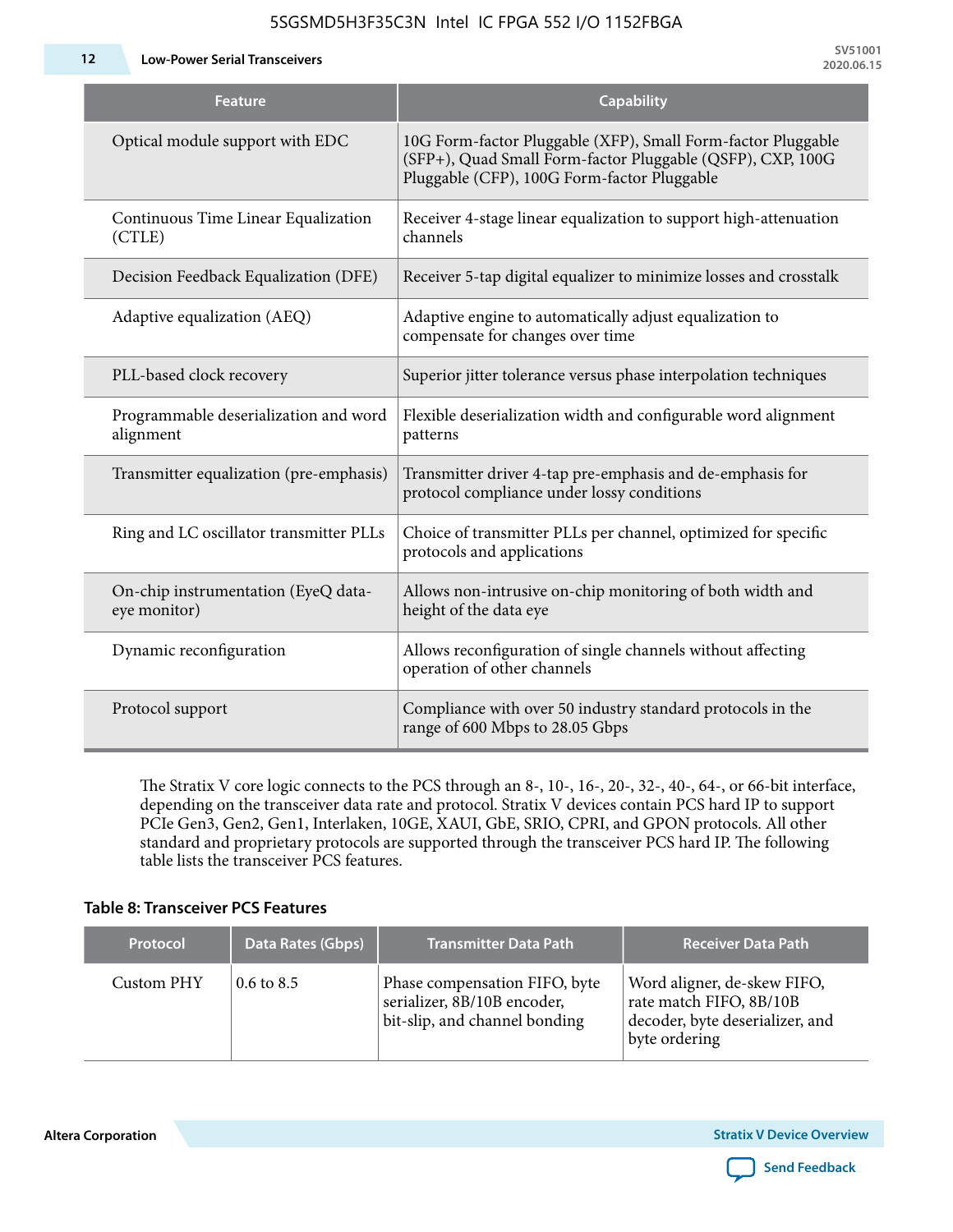**SV51001**

#### **2020.06.15 PCIe Gen3, Gen2, and Gen1 Hard IP (Embedded HardCopy Block) 13**

| Protocol                         | Data Rates (Gbps)    | <b>Transmitter Data Path</b>                                                                   | <b>Receiver Data Path</b>                                                                                                               |  |
|----------------------------------|----------------------|------------------------------------------------------------------------------------------------|-----------------------------------------------------------------------------------------------------------------------------------------|--|
| Custom 10G<br><b>PHY</b>         | 9.98 to 14.1         | TX FIFO, gear box, and bit-slip                                                                | RX FIFO and gear box                                                                                                                    |  |
| x1, x4, x8 PCIe<br>Gen1 and Gen2 | 2.5 and 5.0          | Same as custom PHY plus PIPE<br>2.0 interface to core logic                                    | Same as custom PHY plus<br>PIPE 2.0 interface to core logic                                                                             |  |
| x1, x4, x8 PCIe<br>Gen3          | 8                    | Phase compensation FIFO,<br>encoder, scrambler, gear box, and<br>bit-slip                      | Block synchronization, rate<br>match FIFO, decoder,<br>de-scrambler, and phase<br>compensation FIFO                                     |  |
| 10G Ethernet                     | 10.3125              | TX FIFO, 64/66 encoder,<br>scrambler, and gear box                                             | RX FIFO, 64/66 decoder,<br>de-scrambler, block synchro-<br>nization, and gear box                                                       |  |
| Interlaken                       | 4.9 to 14.1          | TX FIFO, frame generator,<br>CRC-32 generator, scrambler,<br>disparity generator, and gear box | RX FIFO, frame generator,<br>CRC-32 checker, frame<br>decoder, descrambler,<br>disparity checker, block<br>synchronization, and gearbox |  |
| OTN 40 and                       | $(4+1)$ x 11.3       | TX FIFO, channel bonding, and                                                                  | RX FIFO, lane deskew, and                                                                                                               |  |
| 100                              | $(10+1) \times 11.3$ | byte serializer                                                                                | byte de-serializer                                                                                                                      |  |
| GbE                              | 1.25                 | Same as custom PHY plus GbE<br>state machine                                                   | Same as custom PHY plus<br>GbE state machine                                                                                            |  |
| XAUI                             | 3.125 to 4.25        | Same as custom PHY plus XAUI<br>state machine for bonding four<br>channels                     | Same as custom PHY plus<br>XAUI state machine for re-<br>aligning four channels                                                         |  |
| <b>SRIO</b>                      | 1.25 to 6.25         | Same as custom PHY plus SRIO<br>V2.1 compliant x2 and x4 channel<br>bonding                    | Same as custom PHY plus<br>SRIO V2.1compliant x2 and<br>x4 deskew state machine                                                         |  |
| <b>CPRI</b>                      | 0.6144 to 9.83       | Same as custom PHY plus TX<br>deterministic latency                                            | Same as custom PHY plus RX<br>deterministic latency                                                                                     |  |
| <b>GPON</b>                      | 1.25, 2.5, and 10    | Same as custom PHY                                                                             | Same as custom PHY                                                                                                                      |  |

# **PCIe Gen3, Gen2, and Gen1 Hard IP (Embedded HardCopy Block)**

Stratix V devices have PCIe hard IP designed for performance, ease-of-use, and increased functionality. The PCIe hard IP consists of the PCS, data link, and transaction layers. The PCIe hard IP supports Gen3, Gen2, and Gen1 end point and root port up to x8 lane configurations.

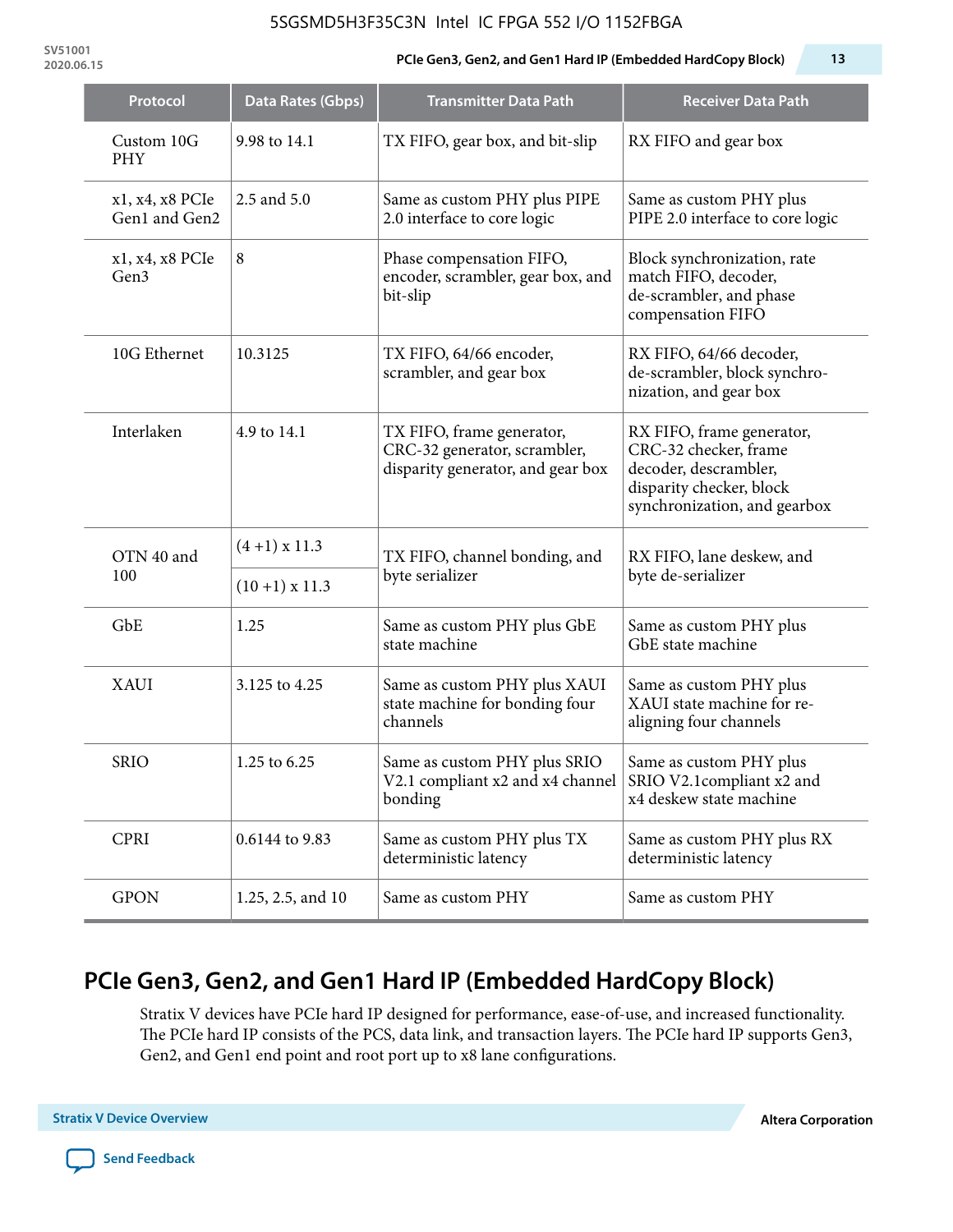#### **14 External Memory and GPIO**

The Stratix V PCIe hard IP operates independently from the core logic, which allows the PCIe link to wake up and complete link training in less than 100 ms while the Stratix V device completes loading the programming file for the rest of the FPGA. The PCIe hard IP also provides added functionality, which helps support emerging features such as Single Root I/O Virtualization (SR-IOV) or optional protocol extensions. In addition, the Stratix V device PCIe hard IP has improved end-to-end data path protection using ECC and enables device CvP.

In all Stratix V devices, the primary PCIe hard IP that supports CvP is always in the bottom left corner of the device (IOBANK\_B0L) when viewing the die from the top.

### **External Memory and GPIO**

Each Stratix V I/O block has a hard FIFO that improves the resynchronization margin as data is transferred from the external memory to the FPGA.

The hard FIFO also lowers PHY latency, resulting in higher random access performance. GPIOs include on-chip dynamic termination to reduce the number of external components and minimize reflections. On-package decoupling capacitors suppress noise on the power lines, which reduce noise coupling into the I/Os. Memory banks are isolated to prevent core noise from coupling to the output, thus reducing jitter and providing optimal signal integrity.

The external memory interface block uses advanced calibration algorithms to compensate for process, voltage and temperature (PVT) variations in the FPGA and external memory components. The advanced algorithms ensure maximum bandwidth and a robust timing margin across all conditions. Stratix V devices deliver a complete memory solution with the High Performance Memory Controller II (HPMC II) and UniPHY MegaCore® IP that simplifies a design for today's advanced memory modules. The following table lists external memory interface block performance.

| Interface         | Performance (MHz) |
|-------------------|-------------------|
| DDR3              | 933               |
| DDR <sub>2</sub>  | 400               |
| QDR II            | 350               |
| $QDR II+$         | 550               |
| <b>RLDRAM II</b>  | 533               |
| <b>RLDRAM III</b> | 800               |

#### **Table 9: External Memory Interface Performance**

The specifications listed in this table are performance targets. For a current achievable performance, use the *External Memory Interface Spec Estimator*.

#### **Related Information**

**[External Memory Interface Spec Estimator](http://www.altera.com/technology/memory/estimator/mem-emif-index.html)**

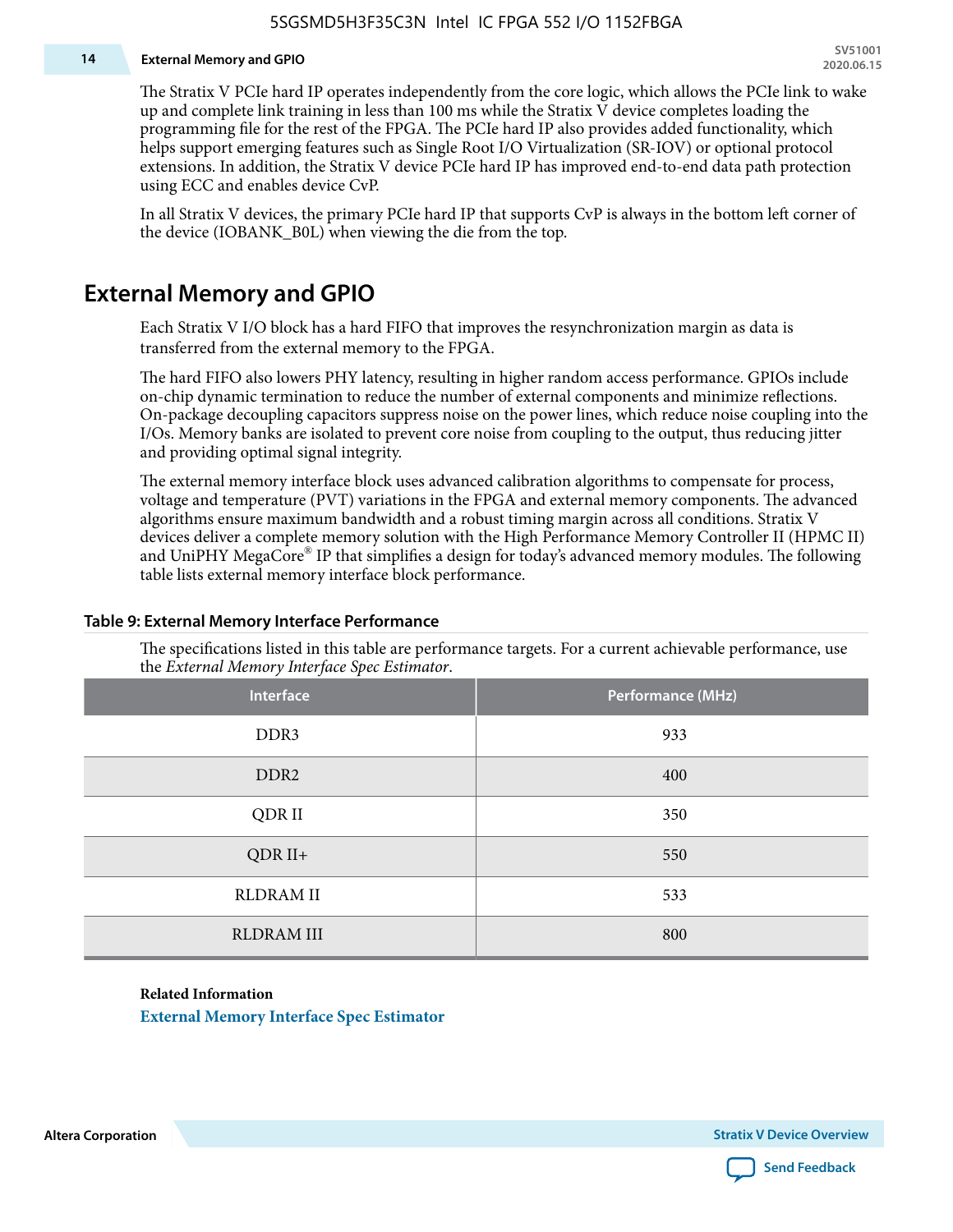# **Adaptive Logic Module**

Stratix V devices use an improved ALM to implement logic functions more efficiently. The Stratix V ALM has eight inputs with a fracturable look-up table (LUT), two dedicated embedded adders, and four dedicated registers.

The Stratix V ALM has the following enhancements:

- Packs 6% more logic when compared with the ALM found in Stratix IV devices.
- Implements select 7-input LUT-based functions, all 6-input logic functions, and two independent functions consisting of smaller LUT sizes (such as two independent 4-input LUTs) to optimize core usage.
- Adds more registers (four registers per 8-input fracturable LUT). More registers allow Stratix V devices to maximize core performance at a higher core logic usage and provides easier timing closure for register-rich and heavily pipelined designs.

The Quartus II software leverages the Stratix V ALM logic structure to deliver the highest performance, optimal logic usage, and lowest compile times. The Quartus II software simplifies design re-use because it automatically maps legacy Stratix designs into the new Stratix V ALM architecture.

# **Clocking**

The Stratix V device core clock network is designed to support 800-MHz fabric operations and 1,066-MHz and 1,600-Mbps external memory interfaces.

The clock network architecture is based on Altera's proven global, quadrant, and peripheral clock structure, which is supported by dedicated clock input pins and fractional clock synthesis PLLs. The Quartus II software identifies all unused sections of the clock network and powers them down, which reduces power consumption.

# **Fractional PLL**

Stratix V devices contain up to 32 fractional PLLs.

You can use the fractional PLLs to reduce both the number of oscillators required on the board and the clock pins used in the FPGA by synthesizing multiple clock frequencies from a single reference clock source. In addition, you can use the fractional PLLs for clock network delay compensation, zero delay buffering, and transmitter clocking for transceivers. Fractional PLLs can be individually configured for integer mode or fractional mode with third-order delta-sigma modulation.

# **Embedded Memory**

Stratix V devices contain two types of embedded memory blocks: MLAB (640-bit) and M20K (20-Kbit). MLAB blocks are ideal for wide and shallow memories. M20K blocks are useful for supporting larger memory configurations and include ECC.

Both types of memory blocks operate up to 600 MHz and can be configured to be a single- or dual-port RAM, FIFO, ROM, or shift register. These memory blocks are flexible and support a number of memory configurations, as shown in the following table.

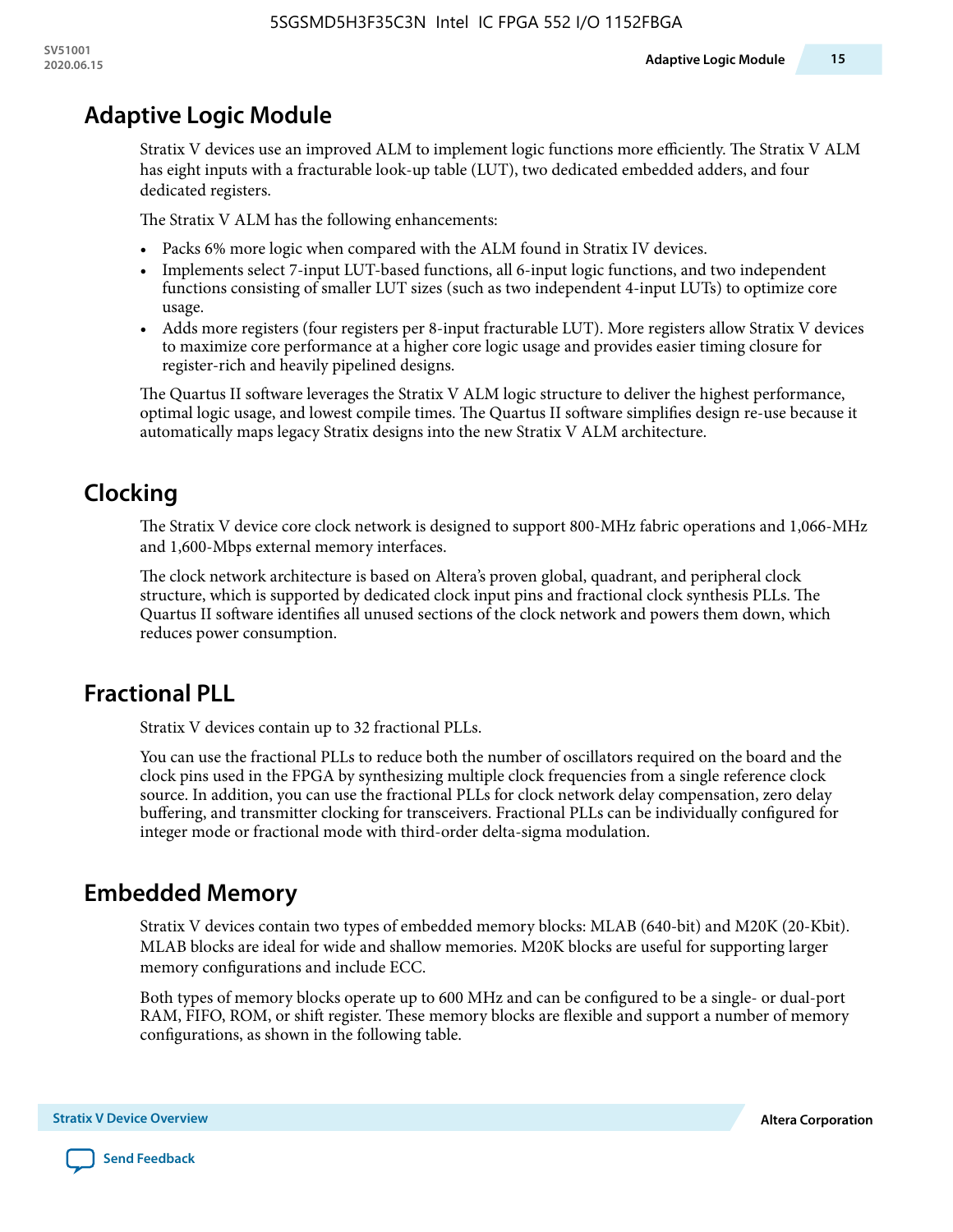#### **16 Variable Precision DSP Block**

**SV51001 2020.06.15**

#### **Table 10: Embedded Memory Block Configuration**

| MLAB (640 Bits) | M20K (20,480 Bits) |
|-----------------|--------------------|
|                 | 512x40             |
|                 | 1Kx20              |
| 32x20           | 2Kx10              |
| 64x10           | 4Kx5               |
|                 | 8Kx2               |
|                 | 16Kx1              |

The Quartus II software simplifies design re-use by automatically mapping memory blocks from legacy Stratix devices into the Stratix V memory architecture.

### **Variable Precision DSP Block**

Stratix V FPGAs feature the industry's first variable precision DSP block that you can configure to natively support signal processing with precision ranging from 9x9 to 36x36.

You can independently configure each DSP block at compile time as either a dual 18x18 multiply accumulate or a single 27x27 multiply accumulate. With a dedicated 64-bit cascade bus, you can cascade multiple variable precision DSP blocks to implement even higher precision DSP functions efficiently. The following table describes how variable precision is accommodated within a DSP block or by using multiple blocks.

| <b>Multiplier Size</b><br>(bits) | <b>DSP Block Resources</b>          | <b>Expected Usage</b>                                      |  |  |
|----------------------------------|-------------------------------------|------------------------------------------------------------|--|--|
| 9x9                              | 1/3 of variable precision DSP block | Low precision fixed point                                  |  |  |
| 18x18                            | 1/2 of variable precision DSP block | Medium precision fixed point                               |  |  |
| 27x27                            | 1 variable precision DSP block      | High precision fixed or single precision<br>floating point |  |  |
| 36x36                            | 2 variable precision DSP blocks     | Very high precision fixed point                            |  |  |

#### **Table 11: Variable Precision DSP Block Configurations**

Complex multiplication is common in DSP algorithms. One of the most popular applications of complex multipliers is the fast Fourier transform (FFT) algorithm, which increases precision requirements on only one side of the multiplier. The variable precision DSP block is designed to support the FFT algorithm with a proportional increase in DSP resources with precision growth. The following table lists complex multipli‐ cation with variable precision DSP blocks.

**Altera Corporation** 

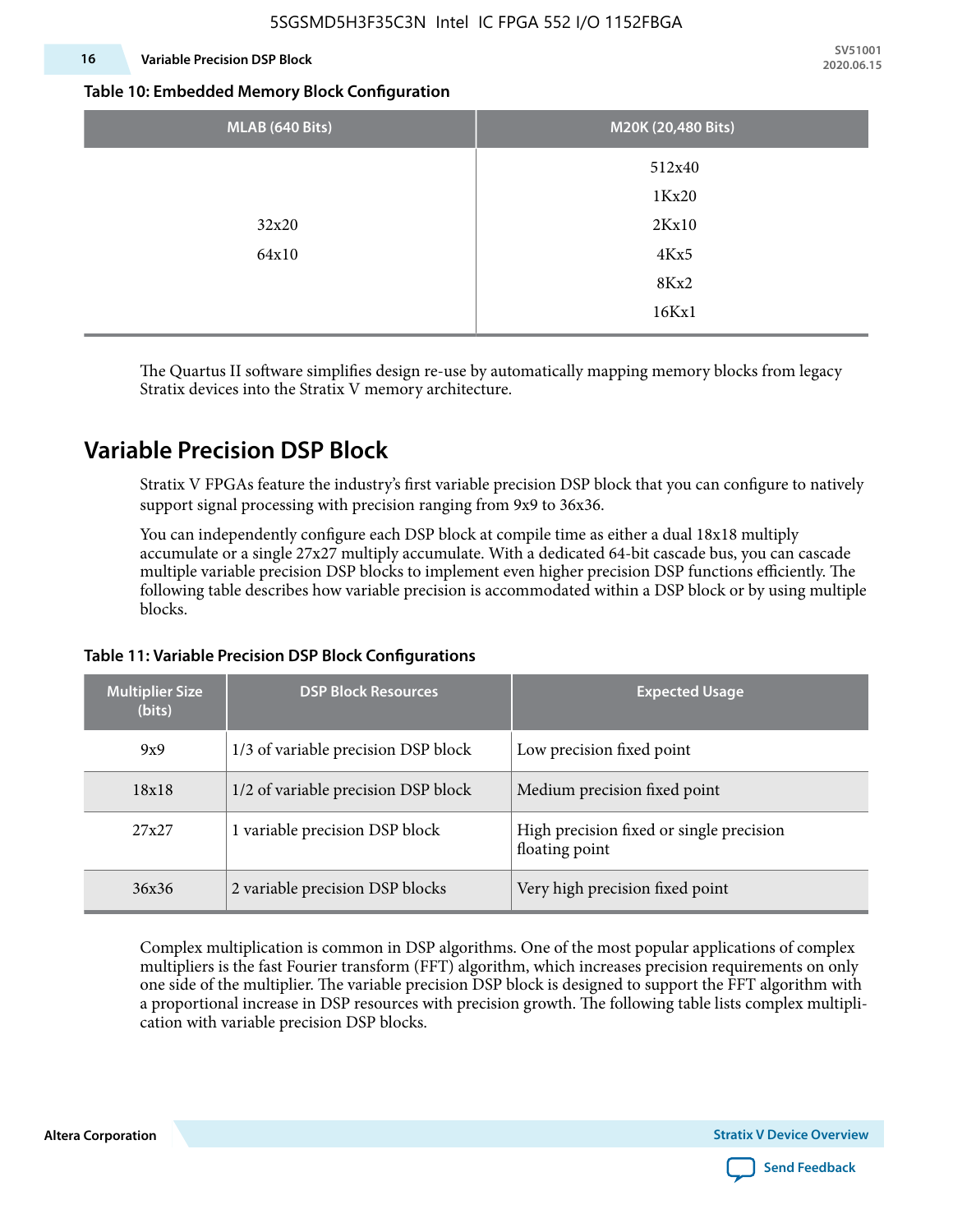| <b>Multiplier Size</b><br>(bits) | <b>DSP Block Resources</b>      | <b>Expected Usage</b>                     |
|----------------------------------|---------------------------------|-------------------------------------------|
| 18x18                            | 2 variable precision DSP blocks | Resource optimized FFTs                   |
| 18x25                            | 3 variable precision DSP blocks | Accommodate bit growth through FFT stages |
| 18x36                            | 4 variable precision DSP blocks | Highest precision FFT stages              |
| 27x27                            | 4 variable precision DSP blocks | Single precision floating point           |

#### **Table 12: Complex Multiplication with Variable Precision DSP Blocks**

For FFT applications with high dynamic range requirements, only the Altera $^\circ$  FFT MegaCore offers an option of single precision floating point implementation, with the resource usage and performance similar to high-precision fixed point implementations.

Other new features include:

- 64-bit accumulator, the largest in the industry
- Hard pre-adder, available in both 18- and 27-bit modes
- Cascaded output adders for efficient systolic FIR filters
- Internal coefficient register banks
- Enhanced independent multiplier operation
- Efficient support for single- and double-precision floating point arithmetic
- Ability to infer all the DSP block modes through HDL code using the Altera Complete Design Suite

The variable precision DSP block is ideal for higher bit precision in high-performance DSP applications. At the same time, the variable precision DSP block can efficiently support the many existing 18-bit DSP applications, such as high definition video processing and remote radio heads. Stratix V FPGAs, with the variable precision DSP block architecture, are the only FPGA family that can efficiently support many different precision levels, up to and including floating point implementations. This flexibility results in increased system performance, reduced power consumption, and reduced architecture constraints for system algorithm designers.

### **Power Management**

Stratix V devices leverage FPGA architectural features and process technology advancements to reduce total power consumption by up to 30% when compared with Stratix IV devices at the same performance level.

Stratix V devices continue to provide programmable power technology, introduced in earlier generations of Stratix FPGA families. The Quartus II software PowerPlay feature identifies critical timing paths in a design and biases core logic in that path for high performance. PowerPlay also identifies non-critical timing paths and biases core logic in that path for low power instead of high performance. PowerPlay automatically biases core logic to meet performance and optimize power consumption.

Additionally, Stratix V devices have a number of hard IP blocks that reduce logic resources and deliver substantial power savings when compared with soft implementations. The list includes PCIe Gen1/Gen2/ Gen3, Interlaken PCS, hard I/O FIFOs, and transceivers. Hard IP blocks consume up to 50% less power than equivalent soft implementations.

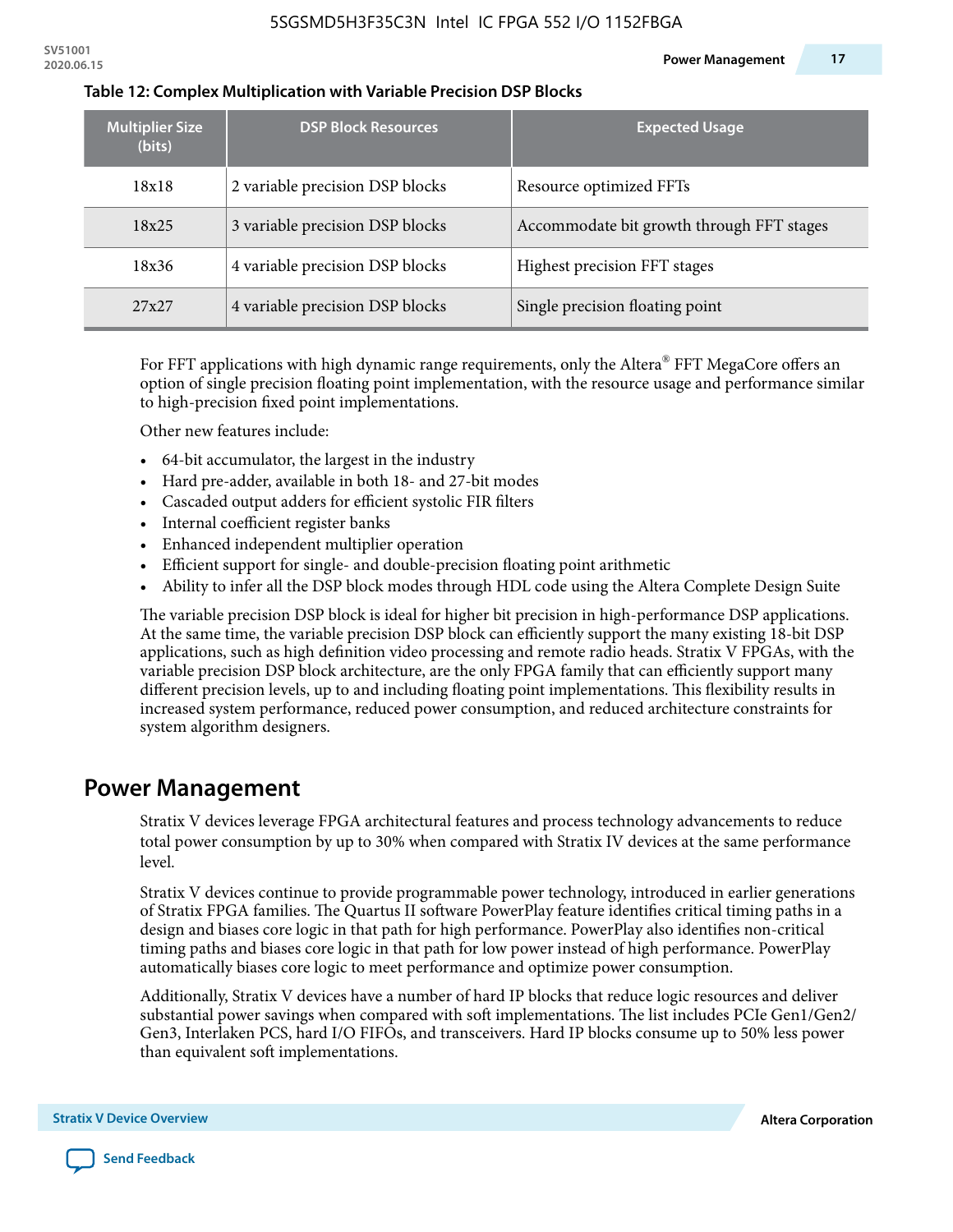#### **18 Incremental Compilation**

Stratix V transceivers are designed for power efficiency. The transceiver channels consume 50% less power than Stratix IV FPGAs. The transceiver PMA consumes approximately 90 mW at 6.5 Gbps and 170 mW at 12.5 Gbps.

### **Incremental Compilation**

The Quartus II software incremental compilation feature reduces compilation time by up to 70% and preserves performance to ease timing closure.

Incremental compilation supports top-down, bottom-up, and team-based design flows. Incremental compilation facilitates modular hierarchical and team-based design flows where a team of designers work in parallel on a design. Different designers or IP providers can develop and optimize different blocks of the design independently, which you can then import into the top-level project.

## **Enhanced Configuration and CvP**

Stratix V device configuration is enhanced for ease-of-use, speed, and cost.

Stratix V devices support a new 4-bit bus active serial mode (ASx4). ASx4 supports up to a 400Mbps data rate using small low-cost quad interface Flash devices. ASx4 mode is easy to use and offers an ideal balance between cost and speed. Finally, the fast passive parallel (FPP) interface is enhanced to support 8-, 16-, and 32-bit data widths to meet a wide range of performance and cost goals.

You can configure Stratix V FPGAs using CvP with PCIe. CvP with PCIe divides the configuration process into two parts: the PCIe hard IP and periphery and the core logic fabric. CvP uses a much smaller amount of external memory (flash or ROM) because CvP has to store only the configuration file for the PCIe hard IP and periphery. The 100-ms power-up to active time (for PCIe) is much easier to achieve when only the PCIe hard IP and periphery are loaded. After the PCIe hard IP and periphery are loaded and the root port is booted up, application software running on the root port can send the configuration file for the FPGA fabric across the PCIe link where the file is loaded into the FPGA. The FPGA is then fully configured and functional.

The following table lists the configuration modes available for Stratix V devices.

| <b>Mode</b>                           | <b>Fast or</b><br><b>Slow POR</b> | Compres-<br>sion | <b>Encryption</b> | Remote<br><b>Update</b> | Data Width | <b>Max Clock</b><br>Rate (MHz) | <b>Max Data Rate</b><br>(Mbps) |
|---------------------------------------|-----------------------------------|------------------|-------------------|-------------------------|------------|--------------------------------|--------------------------------|
| <b>Active Serial</b><br>(AS)          | Yes                               | Yes              | Yes               | Yes                     | 1, 4       | 100                            | 400                            |
| Passive Serial<br>(PS)                | Yes                               | Yes              | Yes               |                         | 1          | 125                            | 125                            |
| <b>Fast Passive</b><br>Parallel (FPP) | Yes                               | Yes              | Yes               | $Yes$ $(14)$            | 8, 16, 32  | $125^{(15)}$                   | 3,000                          |

#### **Table 13: Configuration Modes for Stratix V Devices**

<sup>(15)</sup> The maximum clock rate is 125 MHz for x8 and x16 FPP, but only 100 MHz for x32 FPP.

**Altera Corporation Stratix V Device Overview**



<sup>(14)</sup> Remote update support with the Parallel Flash Loader.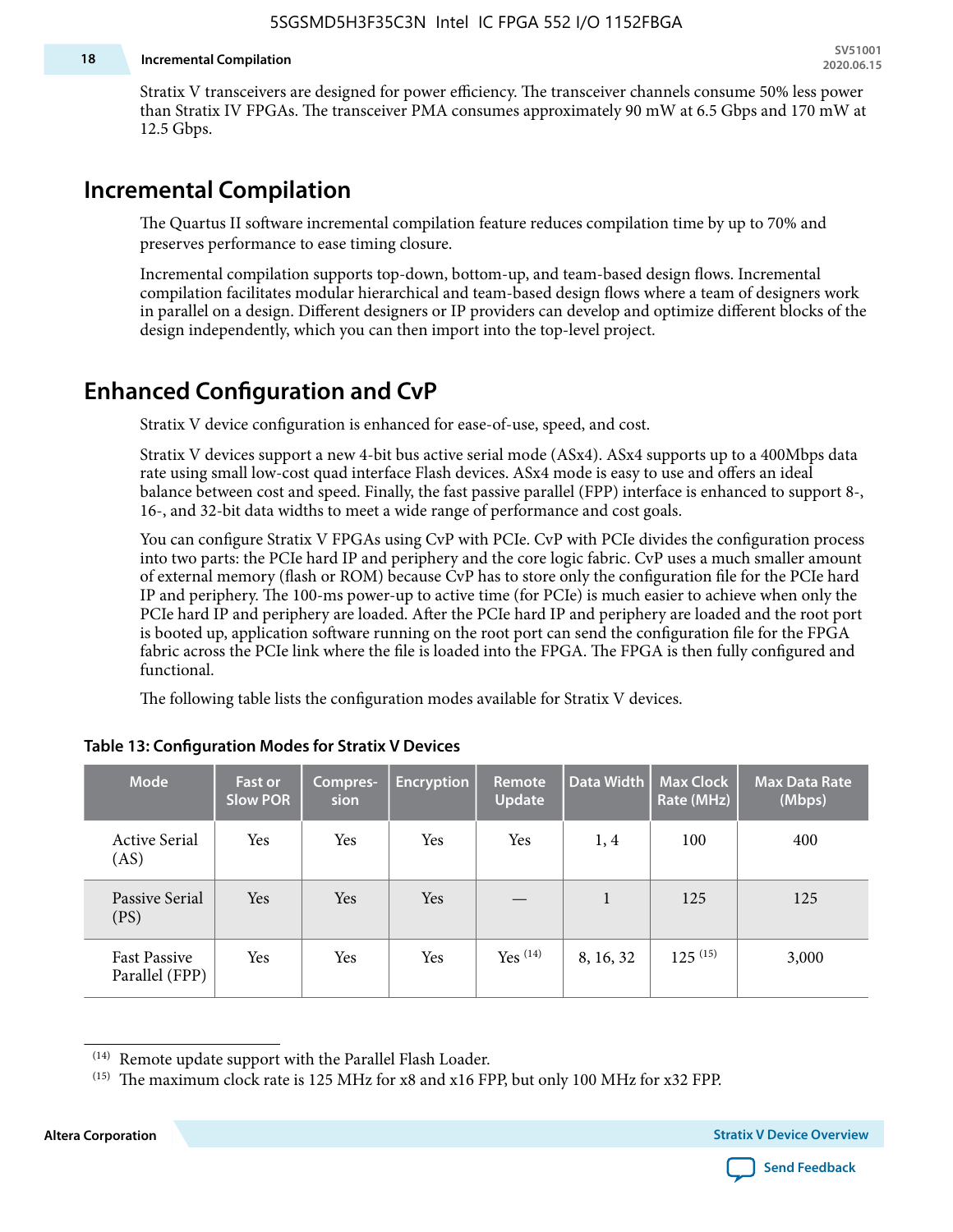| Mode                            | <b>Fast or</b><br><b>Slow POR</b> | Compres-<br>sion | <b>Encryption</b> | Remote<br><b>Update</b> | Data Width | <b>Max Clock</b><br>Rate (MHz) | <b>Max Data Rate</b><br>(Mbps) |
|---------------------------------|-----------------------------------|------------------|-------------------|-------------------------|------------|--------------------------------|--------------------------------|
| CvP                             |                                   |                  | Yes               | Yes                     | 1, 2, 4, 8 |                                | 3,000                          |
| Partial<br>Reconfigura-<br>tion |                                   |                  | Yes               | Yes                     | 16         | 125                            | 2,000                          |
| <b>JTAG</b>                     |                                   |                  |                   |                         |            | 33                             | 33                             |

### **Partial Reconfiguration**

Partial reconfiguration allows you to reconfigure part of the FPGA while other sections continue to operate.

This capability is required in systems where uptime is critical because partial reconfiguration allows you to make updates or adjust functionality without disrupting services. While lowering power and cost, partial reconfiguration also increases the effective logic density by removing the necessity to place FPGA functions that do not operate simultaneously. Instead, you can store these functions in external memory and load them as required. This capability reduces the size of the FPGA by allowing multiple applications on a single FPGA, saving board space and reducing power.

You no longer need to know all the details of the FPGA architecture to perform partial reconfiguration. Altera simplifies the process by extending the power of incremental compilation used in earlier versions of the Quartus II software.

Partial reconfiguration is supported in the following configurations:

- Partial reconfiguration through the FPP x16 I/O interface
- CvP
- Soft internal core, such as the Nios® II processor.

# **Automatic Single Event Upset Error Detection and Correction**

Stratix V devices offer single event upset (SEU) error detection and correction circuitry that is robust and easy to use.

The correction circuitry includes protection for configuration RAM (CRAM) programming bits and user memories. The CRAM is protected by a continuously running cyclical redundancy check (CRC) error detection circuit with integrated ECC that automatically corrects one or double-adjacent bit errors and detects higher order multi-bit errors. When more than two errors occur, correction is available through a core programming file reload that refreshes a design while the FPGA is operating.

The physical layout of the FPGA is optimized to make the majority of multi-bit upsets appear as independent single- or double-adjacent bit errors, which are automatically corrected by the integrated CRAM ECC circuitry. In addition to the CRAM protection in Stratix V devices, user memories include integrated ECC circuitry and are layout-optimized to enable error detection of 3-bit errors and correction for 2-bit errors.

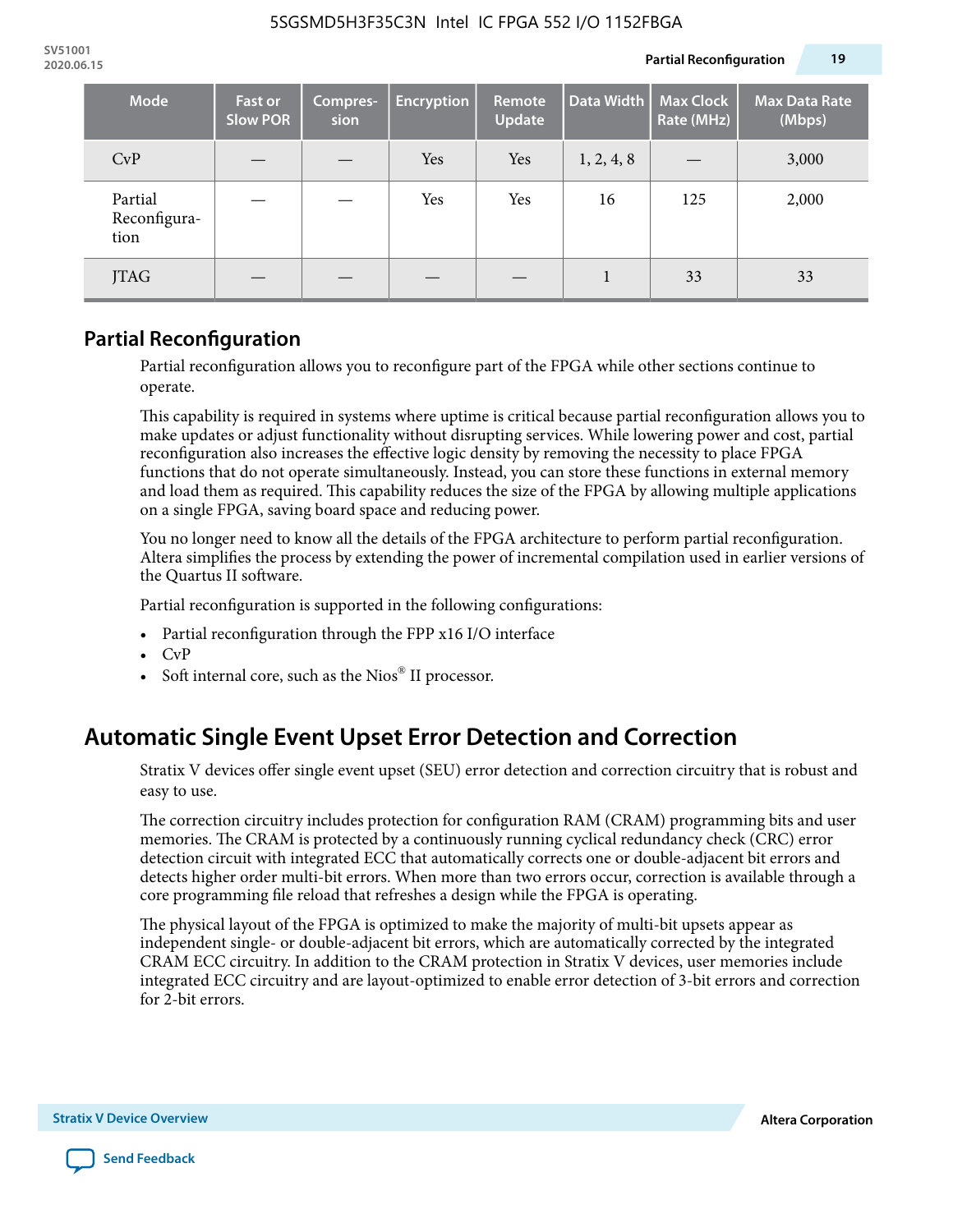### **HardCopy V Devices**

HardCopy V ASICs offer the lowest risk and lowest total cost in ASIC designs with embedded high-speed transceivers. You can prototype and debug with Stratix V FPGAs, then use HardCopy V ASICs for volume production. The proven turnkey process creates a functionally equivalent HardCopy V ASIC with or without embedded transceivers to meet all timing constraints in as little as 12 weeks.

The powerful combination of Stratix V FPGAs and HardCopy V ASICs can help you meet your design requirements. Whether you plan for ASIC production and require the lowest-risk, lowest-cost path from specification to production or require a cost reduction path for your FPGA-based systems, Altera provides the optimal solution for power, performance, and device bandwidth.

### **Ordering Information**

This section describes ordering information for Stratix V GT, GX, GS, and E devices.

The following figure shows the ordering codes for Stratix V devices.

**Altera Corporation** 

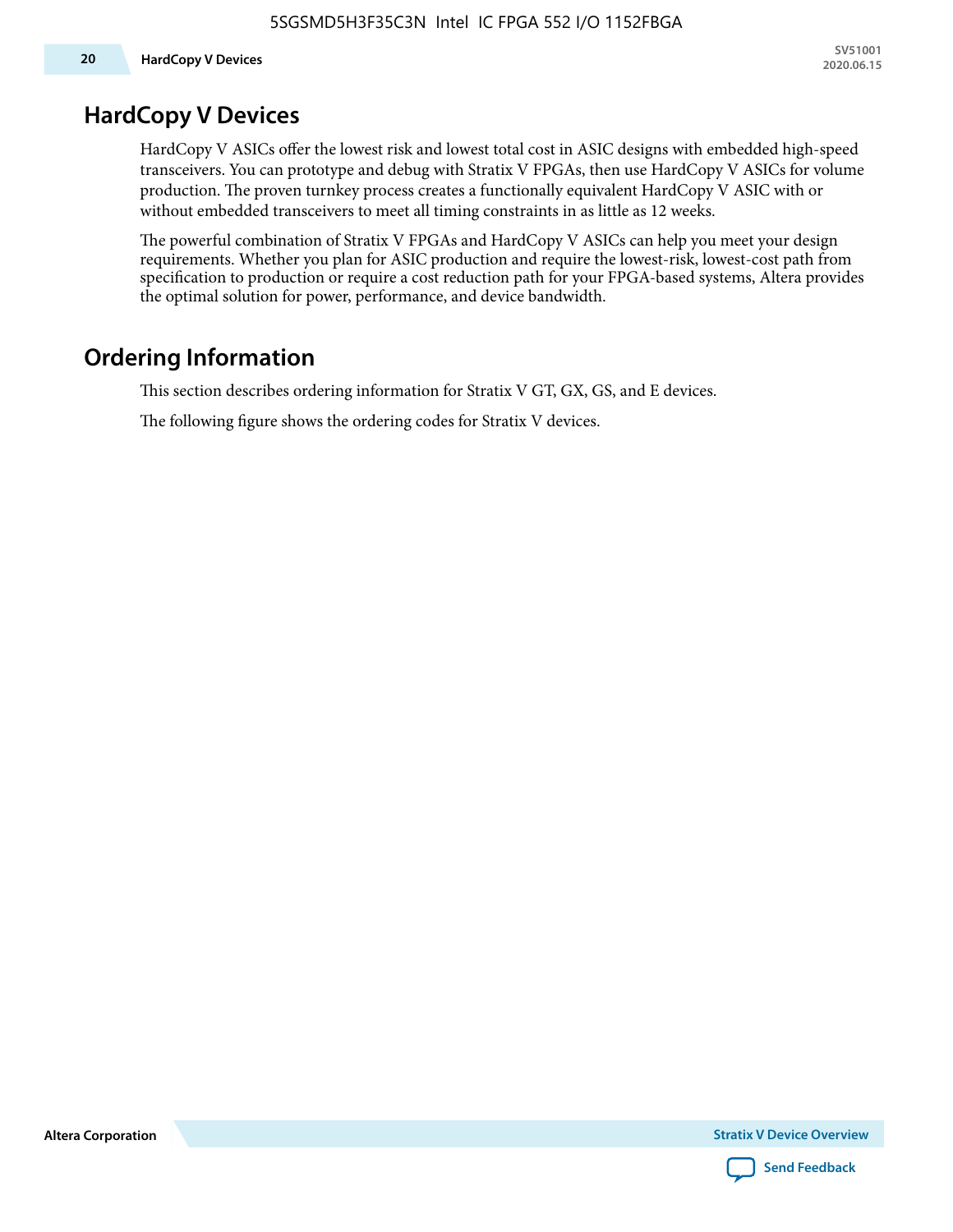#### **Figure 2: Ordering Information for Stratix V Devices**



(1) Stratix V mainstream "M" devices have exactly one instantiation of PCI Express hard IP. Extended "E" devices have either two or four instantiations of PCI Express hard IP, depending on the device and package combination. For non-transceiver Stratix V devices, this character does not appear in the part number.

(2) You can select one or two of these options, or you can ignore these options.

(3) YY parts can support transceiver operations up to 10.3125 Gbps.

(4) Contact Intel for availability.

# **Document Revision History**

| <b>Document</b><br><b>Version</b> | <b>Changes</b>                                                                                                                                            |
|-----------------------------------|-----------------------------------------------------------------------------------------------------------------------------------------------------------|
| 2020.06.15                        | Updated Figure: Ordering Information for Stratix V Devices:<br>• Added the RoHS ordering information.<br>• Removed "ES" from the list of optional suffix. |

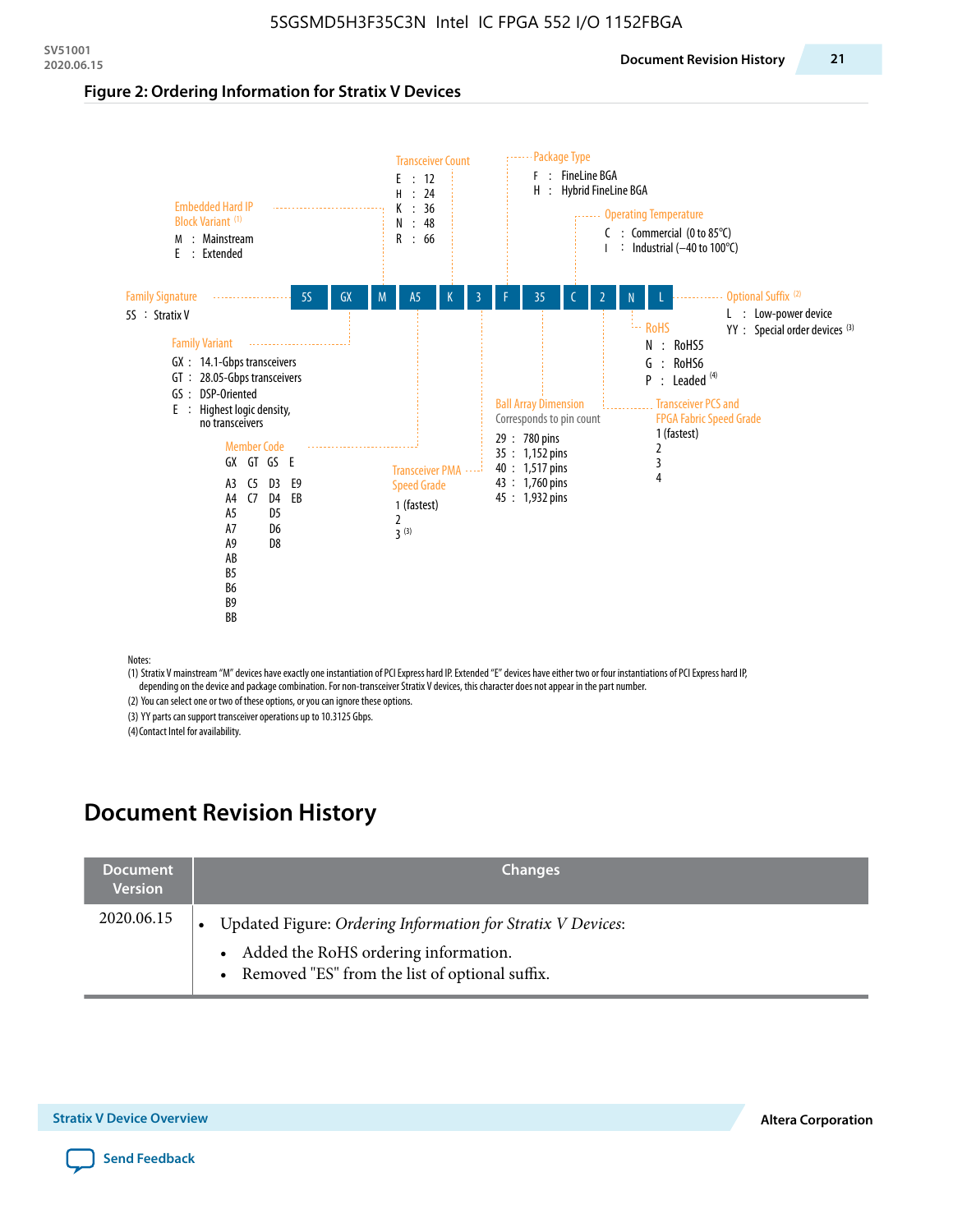#### **22 Document Revision History**

**SV51001 2020.06.15**

### **Table 14: Document Revision History**

| <b>Date</b>   | <b>Version</b> | <b>Changes Made</b>                                                                                                                                                                                                                                                                                                                                                                                                                                                                                                                                                                             |
|---------------|----------------|-------------------------------------------------------------------------------------------------------------------------------------------------------------------------------------------------------------------------------------------------------------------------------------------------------------------------------------------------------------------------------------------------------------------------------------------------------------------------------------------------------------------------------------------------------------------------------------------------|
| October 2015  | 2015.10.01     | Changed heading in the "Ordering Information for Stratix V<br>Devices" figure to "Embedded Hard IP Block Variant".                                                                                                                                                                                                                                                                                                                                                                                                                                                                              |
| January 2015  | 2015.01.15     | Added ALM counts and device package sizes to the four<br>$\bullet$<br>device family features tables.<br>In the "Stratix V GX Device Features" table, changed the<br>$\bullet$<br>number of DDR3 SDRAM x72 DIMM Interfaces for the<br>5SGXA3 and 5SGXA4 devices to 6. Also added footnote<br>to this row.<br>Deleted listings for 40GBASE-R and 100GBASE-R<br>Ethernet from the "Transceiver PCS Features" table in the<br>"Low-Power Serial Transceivers" section.<br>Added YY code to the Optional Suffix category in the<br>$\bullet$<br>"Ordering Information for Stratix V Devices" figure. |
| April 2014    | 2014.04.08     | Updated "Variable precision DSP blocks" section of the<br>"Features Summary" table to 600 MHz performance.                                                                                                                                                                                                                                                                                                                                                                                                                                                                                      |
| April 2014    | 2014.04.03     | Updated GPIOs section of the "Features Summary" table<br>$\bullet$<br>to 1.6 Gbps LVDS.<br>Changed clocking speed to 800 MHz in the "Features<br>Summary" and the "Clocking" sections.                                                                                                                                                                                                                                                                                                                                                                                                          |
| January 2014  | 2014.01.10     | Added link to Altera Product Selector in the "Stratix V<br>Family Plan" section.<br>Corrected DDR2 performance from 533 MHz to<br>$\bullet$<br>400 MHz.<br>Updated "Device Migration List Across All Stratix V<br>Device Variants" table.                                                                                                                                                                                                                                                                                                                                                       |
| May 2013      | 2013.05.06     | Added link to the known document issues in the<br>Knowledge Base.<br>Updated backplane support information.<br>$\bullet$<br>Added a note about the number of I/Os to each table in<br>the "Stratix V Family Plan" section.<br>Updated the "Ordering Information for Stratix V<br>$\bullet$<br>Devices" figure.                                                                                                                                                                                                                                                                                  |
| December 2012 | 3.1            | Updated Table 6 and Table 13.<br>$\bullet$<br>Updated Figure 2.<br>$\bullet$                                                                                                                                                                                                                                                                                                                                                                                                                                                                                                                    |
| June 2012     | 3.0            | Converted chapter to stand-alone format and removed<br>from the Stratix V handbook.<br>Changed title of document to Stratix V Device Overview<br>$\bullet$<br>Updated Figure 1.<br>$\bullet$<br>Minor text edits.                                                                                                                                                                                                                                                                                                                                                                               |

**Altera Corporation** 

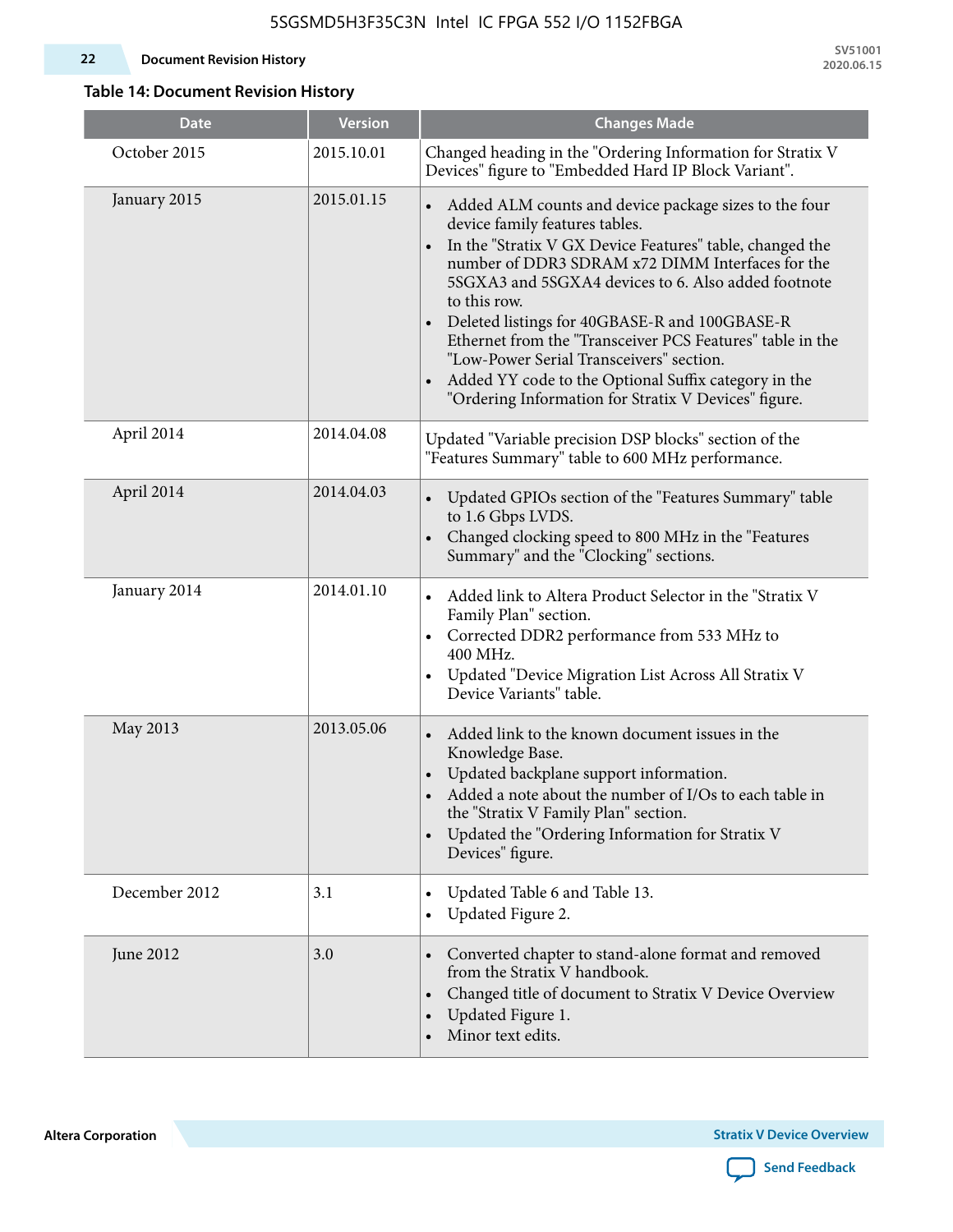| <b>Date</b>    | <b>Version</b> | <b>Changes Made</b>                                                                                                                                                                                                                                 |
|----------------|----------------|-----------------------------------------------------------------------------------------------------------------------------------------------------------------------------------------------------------------------------------------------------|
| February 2012  | 2.3            | Updated Table 1-2, Table 1-3, Table 1-4, and Table 1-5.<br>Updated Figure 1-2.<br>Updated "Automatic Single Event Upset Error Detection<br>and Correction" on page 18.<br>Minor text edits.                                                         |
| December 2011  | 2.2            | Updated Table 1-2 and Table 1-3.                                                                                                                                                                                                                    |
| November 2011  | 2.1            | Changed Stratix V GT transceiver speed from 28 Gbps to<br>28.05 Gbps.<br>Updated Figure 1-2.<br>$\bullet$                                                                                                                                           |
| November 2011  | 2.0            | Revised Figure 1-2.<br>Updated Table 1-5.<br>Minor text edits.                                                                                                                                                                                      |
| September 2011 | 1.10           | Updated Table 1-2, Table 1-3, and Table 1-4.                                                                                                                                                                                                        |
| September 2011 | 1.9            | Updated Table 1-1, Table 1-2, Table 1-3, Table 1-4, and<br>Table $1-5$ .<br>Updated Figure 1-2.<br>Minor text edits.                                                                                                                                |
| June 2011      | 1.8            | Changed 800 MHz to 1,066 MHz for DDR3 in Table 1-8<br>and in text.                                                                                                                                                                                  |
| May 2011       | 1.7            | For Stratix V GT devices, changed 14.1 Gbps to<br>12.5 Gbps.<br>• Changed Configuration via PCIe to Configuration via<br>Protocol<br>Updated Table 1–1, Table 1–2, Table 1–3, Table 1–4,<br>Table 1-5, and Table 1-6.<br>Chapter moved to Volume 1. |
| January 2011   | 1.6            | Added Stratix V GS information.<br>Updated tables listing device features.<br>Added device migration information.<br>$\bullet$<br>Updated 12.5-Gbps transceivers to 14.1-Gbps<br>$\bullet$<br>transceivers                                          |
| December 2010  | 1.5            | Updated Table 1-1.                                                                                                                                                                                                                                  |
| December 2010  | 1.4            | Updated Table 1-1.<br>Updated Figure 1-2.<br>Converted to the new template.<br>Minor text edits.                                                                                                                                                    |

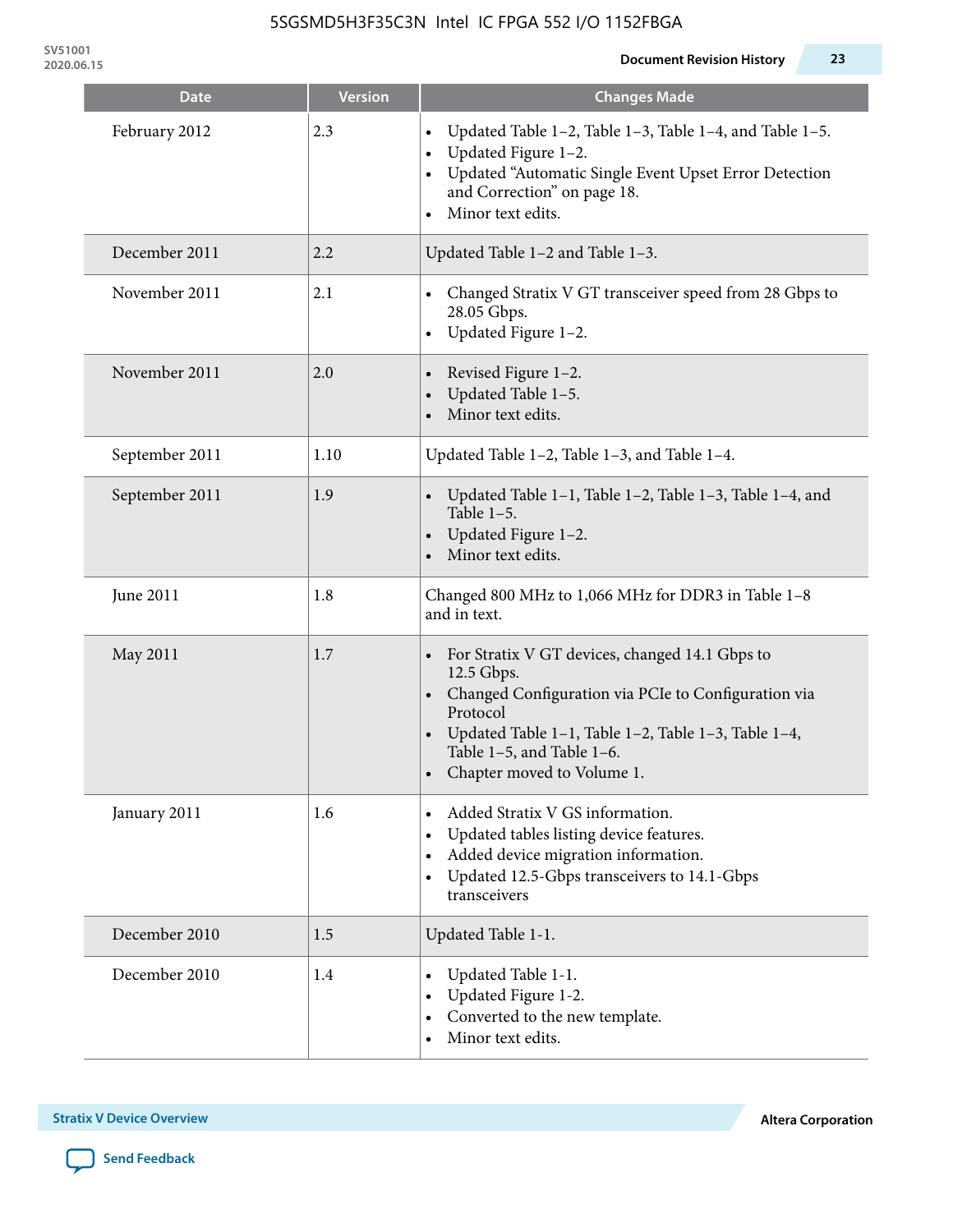

| <b>Date</b>      | <b>Version</b> | <b>Changes Made</b>                                                                                                                                                                                                                                                                                                                                                                             |
|------------------|----------------|-------------------------------------------------------------------------------------------------------------------------------------------------------------------------------------------------------------------------------------------------------------------------------------------------------------------------------------------------------------------------------------------------|
| <b>July 2010</b> | 1.3            | Updated Table 1-5                                                                                                                                                                                                                                                                                                                                                                               |
| <b>July 2010</b> | 1.2            | Updated "Features Summary" on page 1-2<br>Updated resource counts in Table 1-1 and Table 1-2<br>Removed "Interlaken PCS Hard IP" and "10G Ethernet<br>Hard IP"<br>Added "40G and 100G Ethernet Hard IP (Embedded<br>HardCopy Block)" on page 1-7<br>Added information about Configuration via PCIe<br>Added "Partial Reconfiguration" on page 1-12<br>Added "Ordering Information" on page 1-14 |
| May 2010         | 1.1            | Updated part numbers in Table $1-1$ and Table $1-2$                                                                                                                                                                                                                                                                                                                                             |
| April 2010       | 1.0            | Initial release                                                                                                                                                                                                                                                                                                                                                                                 |

**Altera Corporation**